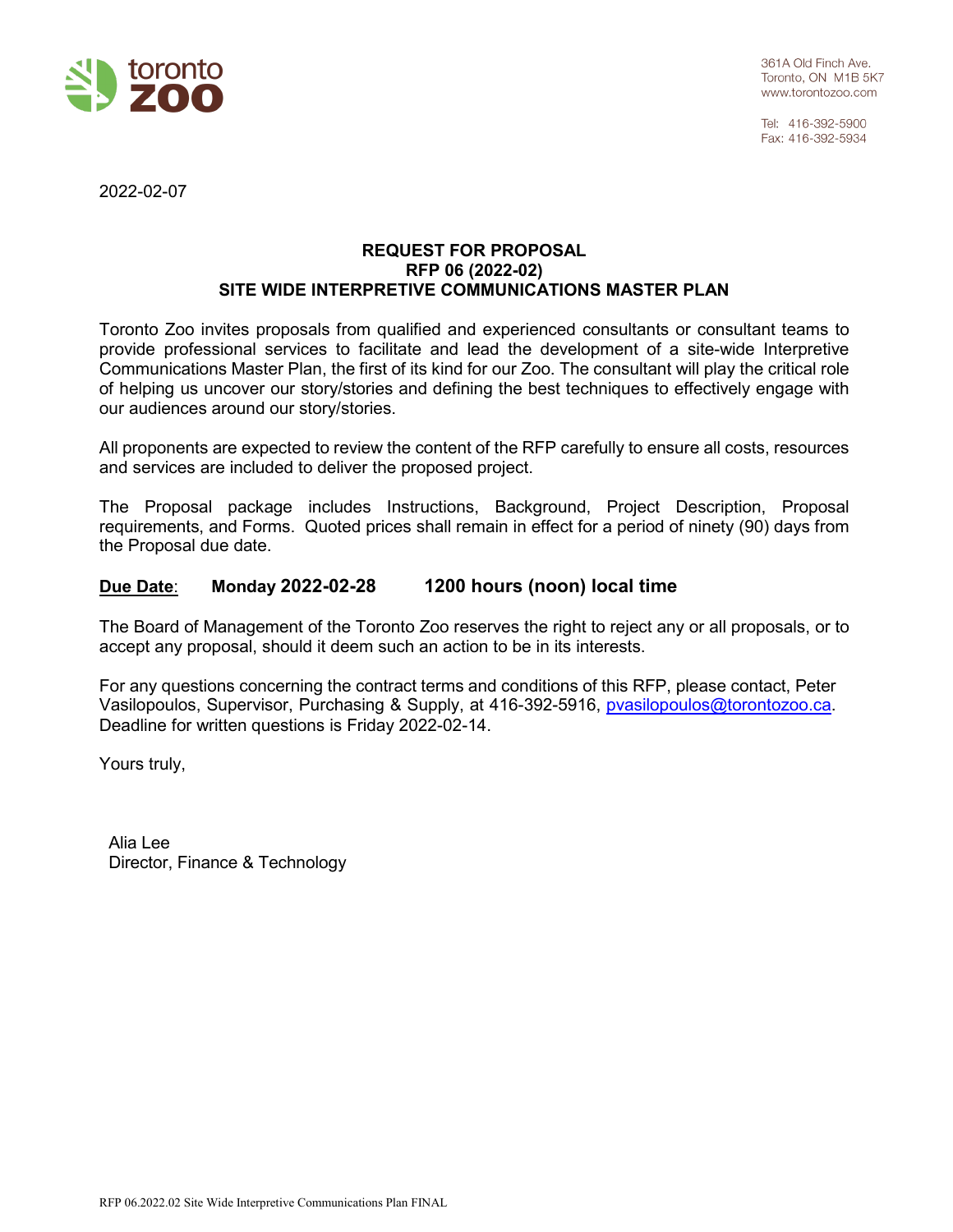toronto<br>**ZOO RFP 06 (2022-02) –SITE WIDE INTERPRETIVE COMMUNICATIONS MASTER PLAN** Page 2 of 31

2022-02-07

# **Table of Contents**

| <b>SECTION</b>      | <b>SECTION DESCRIPTION</b>                           | PAGE (S)       |
|---------------------|------------------------------------------------------|----------------|
| <b>RFP LETTER</b>   | <b>Invitation Letter</b>                             | 1              |
| <b>T.O.C.</b>       | <b>Table of Contents</b>                             | $\overline{2}$ |
| <b>Instructions</b> | <b>Instructions</b>                                  | 3              |
| 1.0                 | <b>Definitions</b>                                   | 5              |
| 2.0                 | Background and Project Scope of Work                 | 6              |
| 3.0                 | <b>Project Description and Deliverables</b>          | 6              |
| 4.0                 | <b>Schedule of Events</b>                            | 9              |
| 5.0                 | Fee proposal                                         | 9              |
| 6.0                 | <b>Proposal Submission Format</b>                    | 10             |
| 7.0                 | <b>Proposal Evaluation Criteria</b>                  | 10             |
| 8.0                 | <b>Negotations and Award</b>                         | 11             |
| 9.0                 | Proposal Terms & Provisions                          | 12             |
| 10.0                | Proposal Form                                        | 21             |
|                     | Notice of No Bid                                     | 22             |
|                     | <b>Submission Label</b>                              | 23             |
| <b>Appendix A</b>   | <b>Schedule of Fees/Prices</b>                       | 24             |
| <b>Appendix B</b>   | <b>Relevant Experience and References</b>            | 26             |
| <b>Appendix C</b>   | <b>Key Personnel</b>                                 | 27             |
| <b>Appendix D</b>   | List of Sub-Contractors                              | 29             |
| <b>Appendix E</b>   | Accessibility for Ontarions with Disabilities (AODA) | 30             |
| <b>Appendix F</b>   | COVID 19 - Proof of Vaccination Requirements         | 31             |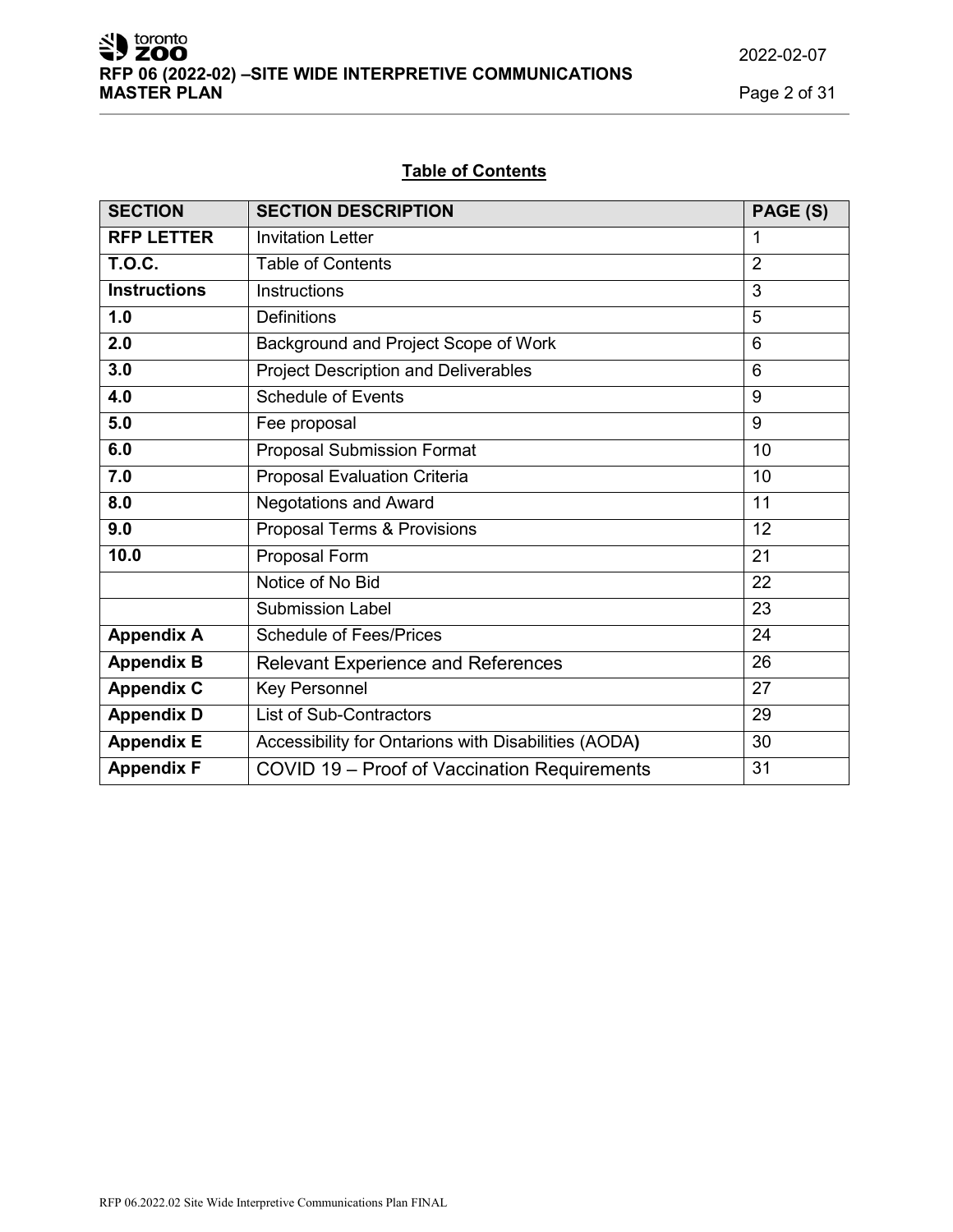#### **INSTRUCTIONS**

- 1. Review and complete the RFP requirements and enclosed FORMS and return by due date and time**, Tuesday 2022-02-28, 1200 hours (noon) local time.**
- 2. Submission Temporary process In view of the current situation with COVID 19 and to limit personal interaction, on a temporary basis submissions for this Request for Proposal can be submitted

electronically by email in a PDF file, prior to the submission deadline to the following email address: [bids@torontozoo.ca](mailto:bids@torontozoo.ca)

and note the following:

- a. Subject of the file to be: RFP# Title of RFP Vendor name.
- b. Amendments to a Proposal may be submitted via the same methods, at any time prior to the Closing Time.
- c. It is the Supplier's sole responsibility to ensure its Bid is received by the Submission Deadline in accordance with the requirements of this RFP. The receipt of Bids can be delayed due to a number of factors including "internet traffic", file transfer size and transmission speed. The Supplier should allow sufficient time to download, complete and upload, as applicable, the submission forms comprising its Bid and any attachments.

A Bid will only be considered to be submitted once it has been received by the Toronto Zoo. The time of such receipt is reflected by the time received stamped by the Toronto Zoo's email application

- 3. The person(s) authorized to sign on behalf of the Proponent and to bind the Proponent to statements made in response to this Request for Proposal must sign the proposal.
- 4. All copies of all pages of the Proposal should be printed in duplex (i.e. on both sides of the pages) where possible and 11 point font.
- 5. All proposals will be irrevocable for a period of ninety (90) days from the date of the proposal deadline.
- 6. The duration of the assignment is expected to be approximately nine (9) months. The contract may be extended by the Zoo on mutually acceptable terms.
- 7. Pricing should be in Canadian dollars.
- 8. Quote discounts or quantity price breaks separately on FORMS.
- 9. Provide references of at least three (3) clients for whom your company has performed similar work. References must include client company name, contact name, address and e-mail address

Toronto Zoo, in its sole discretion, may confirm the Proponent's experience and or ability described in its Proposal by checking the Proponent's references. The provision of the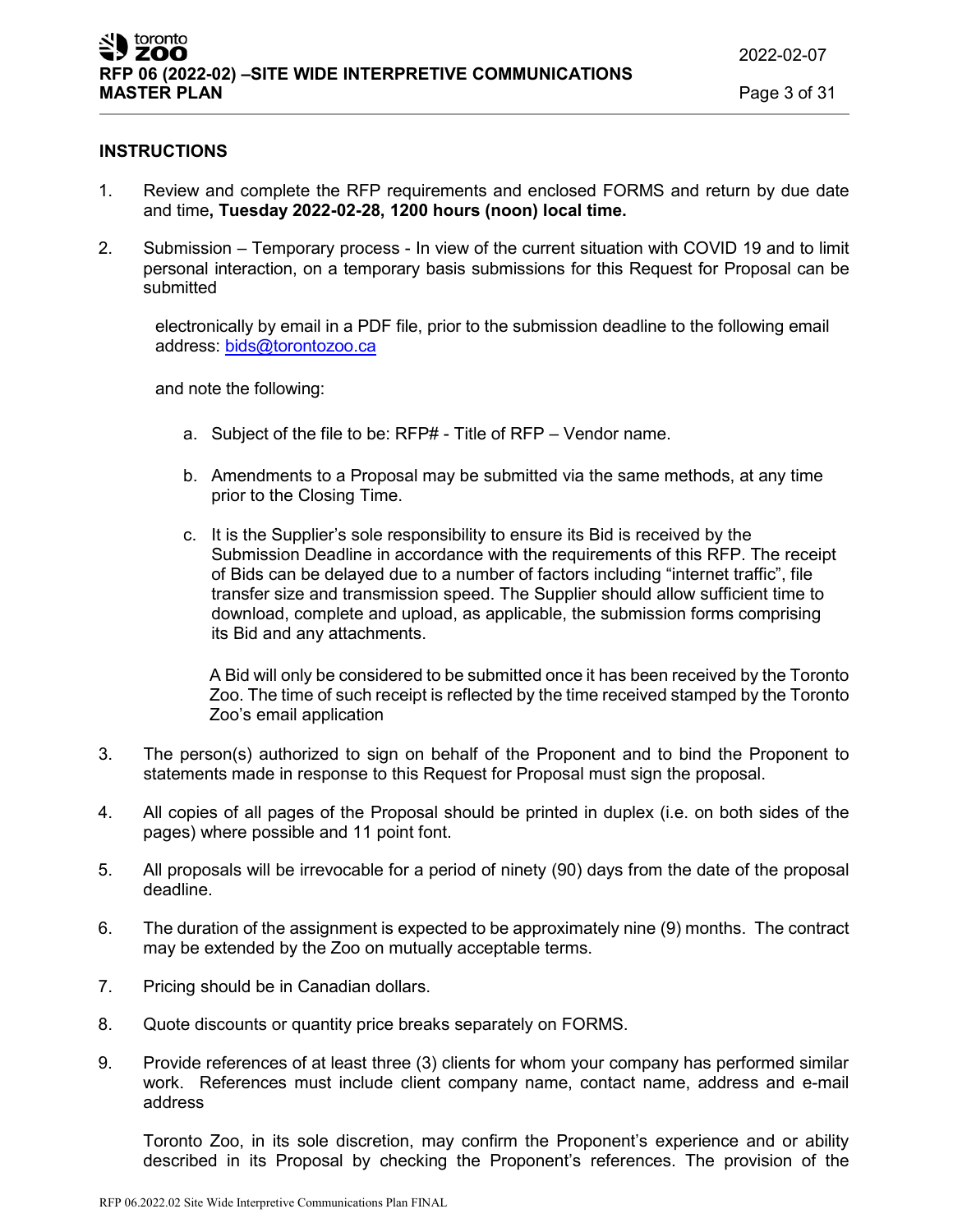references by the Proponent is deemed to be consent to such confirmation/contact with the references.

Toronto Zoo reserves the right to revisit the Proponent's scores in the rated requirements based on information learned during reference checks, should they reveal that there is inconsistency between the Proponent's answers to the rated requirements and the results of the reference checks.

10. For any questions concerning the contract terms and conditions of this RFP, please contact,<br>Peter Vasilopoulos, Supervisor, Purchasing & Supply, at 416-392-5916, 8. Supply, at 416-392-5916, [pvasilopoulos@torontozoo.ca.](mailto:pvasilopoulos@torontozoo.ca)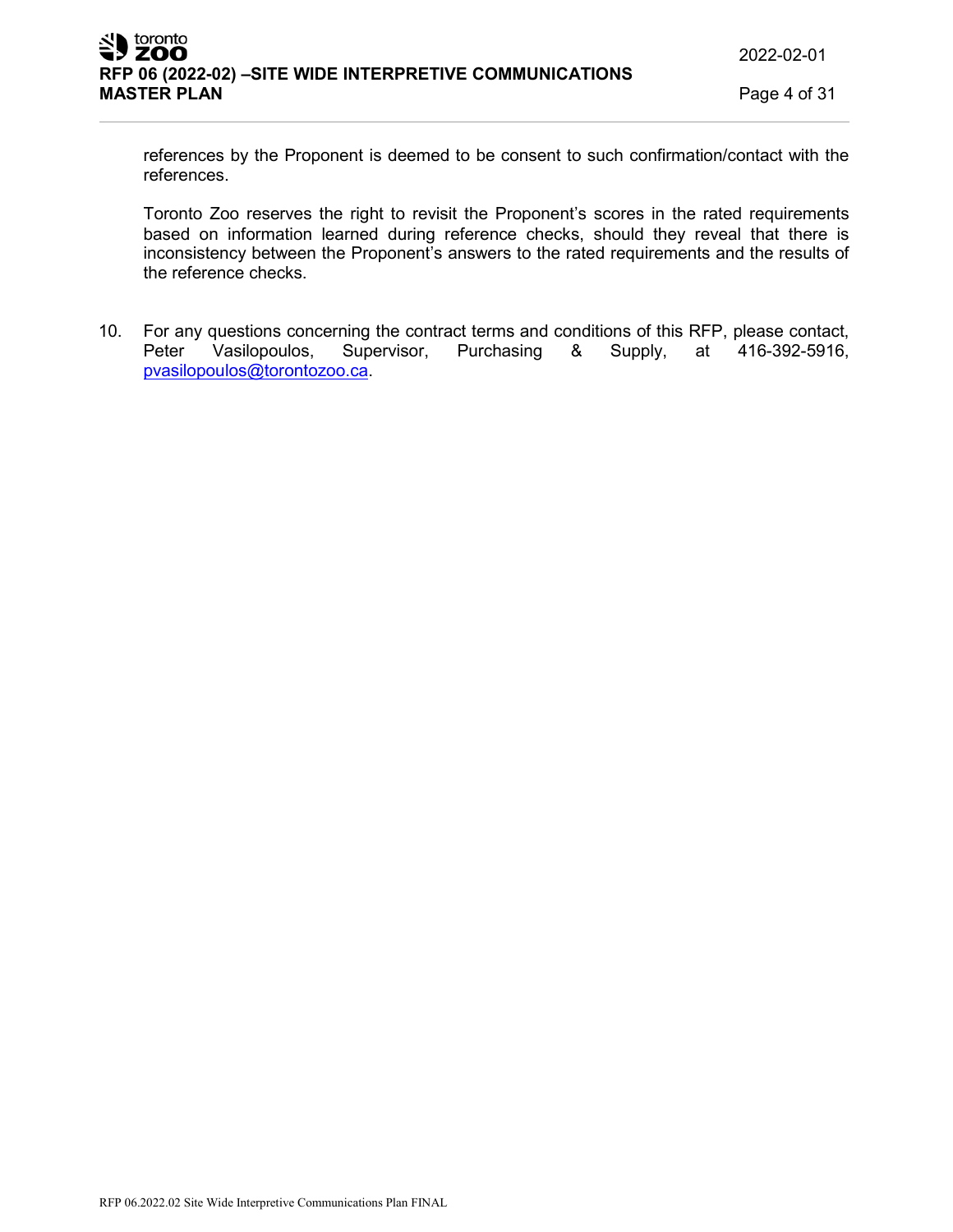#### **1.0 DEFINITIONS**

- 1.1 The following definitions will apply to this Request for Proposal and to any subsequent Contract:
	- 1.1.1 "**Board**" means the Board of Management of the Toronto Zoo;
	- 1.1.2 "**Consultant**" means the person, partnership or corporation contracting with the Board to provide the required Services;
	- 1.1.3 "**Contract**" means acceptance by the Toronto Zoo (by way of written acknowledgement, Agreement, Contract or Purchase Order) to furnish Services for money or other considerations;
	- 1.1.4 "**Contract Price**" means the price payable under the contract to the Consultant, being the Proposal Price eventually accepted by the Board of Management of the Toronto Zoo subject to any changes pursuant to the Contract Requirements;
	- 1.1.5 **"Preferred Respondent":** means the respondent deemed by the Board of Management of the Toronto Zoo to have the highest ranked assessment of its response according to the process set out herein;
	- 1.1.6 **"Proponent"** means an individual or company that submits or intends to submit, a proposal in response to this Request for Proposal;
	- 1.1.7 "**Proposal Price**", "Contract" and "Contract Documents" have the meanings set out therefore in clauses contained in these documents;
	- 1.1.8 **Request for Proposal (RFP)"** means the RFP document in its entirety, inclusive of any addenda that may be issued by the Toronto Zoo;
	- 1.1.9 "**Services" or "Work**" means everything that is necessary to be performed, furnished delivered by the Consultant to meet the Consultant's obligation under this Contract;
	- 1.1.10 "**Selection Committee**" means a committee of designated Toronto Zoo staff created to oversee the project.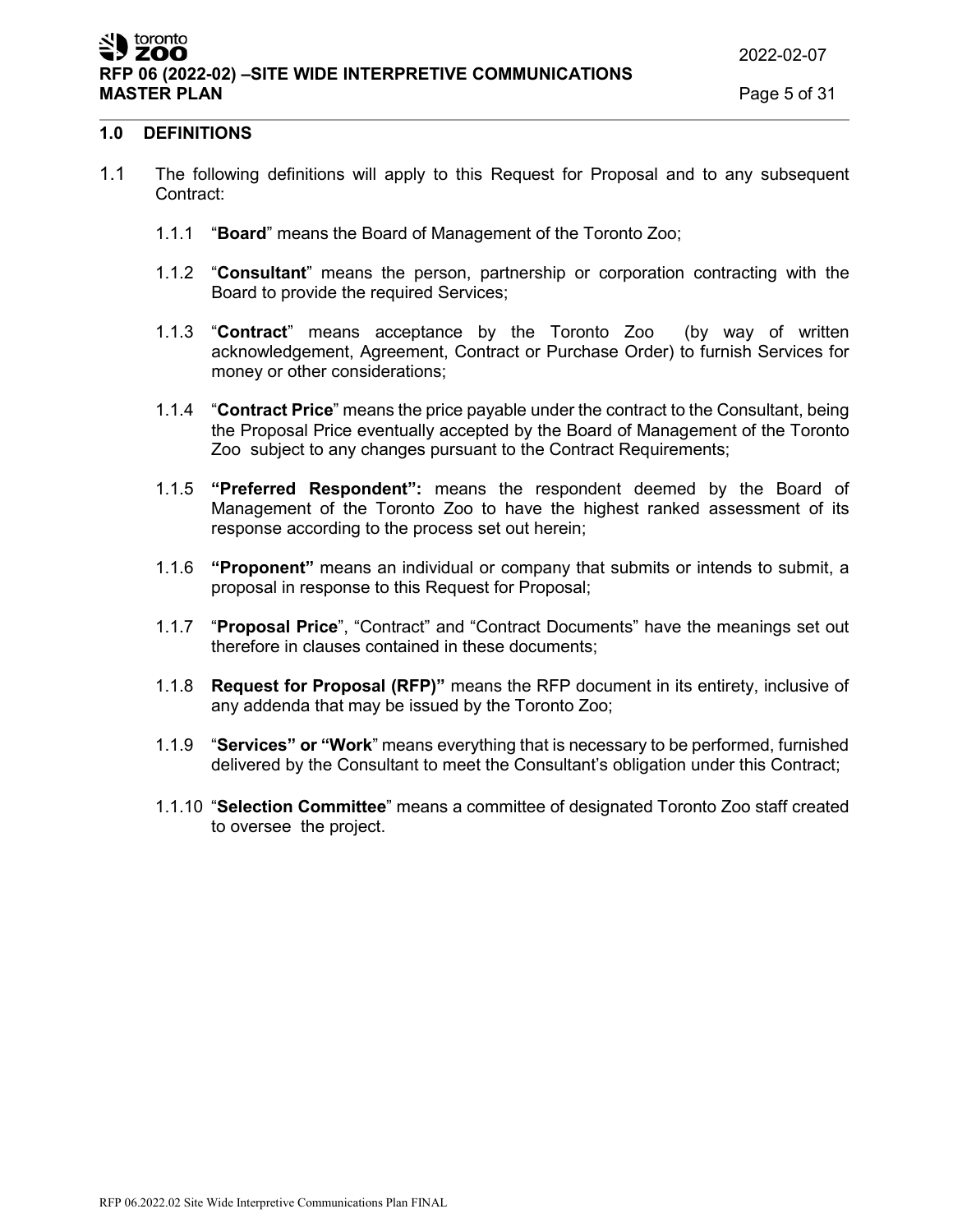# **2.0 BACKGROUND AND PROJECT SCOPE**

### **BACKGROUND**

The Toronto Zoo opened August 15, 1974 and is home to more than 4,000 animals and 300 exhibits organized into 9 main regions representing the world's biomes. Open year round, the Zoo is situated on more than 500 acres of land in the picturesque Rouge Valley, directly adjacent to Rouge National Urban Park, and attracts approximately 1.2 million guests annually (with approximately 80% attending between the months of May to October). The Zoo is a highly regarded educational resource with over 110,000 children from Grades K-12 visiting annually and enrolled in a variety of curriculum-linked programs and tours. The Zoo also has a strong membership base of 35,994 households, mainly comprised of families with young children.

An iconic tourist attraction and conservation organization, the Toronto Zoo boasts a number of prominent programs for conserving wildlife and their natural habitats – from species breeding and reintroduction to ground-breaking reproductive research to innovative educational experiences. A world-class educational centre for people of all ages, the Toronto Zoo is accredited by Canada's Accredited Zoos and Aquariums (CAZA) and the Association of Zoos and Aquariums (AZA). The Zoo is a not-for-profit organization and is stewarded by a Board of Management.

The Toronto Zoo has changed considerably since its opening and continues to evolve as we move forward with a renewed 2020-2025 Strategic Plan, new Master Plan, including the creation of a new front entrance and Conservation Campus, and new Technology Master Plan. The Toronto Zoo's Mission is to *connect people, animals and conservation science to fight extinction* and our Vision is *a world where wildlife and wild spaces thrive.* The main strategic initiatives in our 2020-2025 Strategic Plan are to:

- Save wildlife by creating a centre of excellence in conservation, sustainability, animal care, and science
- Ignite the passion: Build the team for the future
- Create "wow": Reimagine the guest experience
- Envision the Zoo as the heart of the community
- Lead the way for innovation and technology for zoos worldwide

Central to what we do are the "4 Cares": our animals, our team, our guests, and our community. We care for and value our animals as the basis of our conservation and public education efforts. We care about our team of Staff and Volunteers as they are the driving force in delivering our Mission. Our guests are partners in our Mission. We strive to provide comfortable, iconic, and memorable experiences and learning. Our community are key champions for wildlife conservation and their support of the Zoo is critical.

# **PROJECT SCOPE**

The Toronto Zoo is seeking a qualified and experienced consultants or consultant teams to facilitate and develop a site-wide Interpretive Communications Master Plan, the first of its kind for our Zoo. The outcome of the project will be a comprehensive, cohesive, and organized "blueprint" for storytelling/messaging throughout the entire site, as well as the pre/post Zoo experience, online presence and our voice in the community that will invite our diverse audiences to discover, connect with, and support the Zoo's story, enabling them to take conservation action in support of our mission. The Interpretive Communications Master Plan should build from the [Zoo's Strategic Plan](https://www.toronto.ca/legdocs/mmis/2020/zb/bgrd/backgroundfile-145807.pdf) [2020-2025,](https://www.toronto.ca/legdocs/mmis/2020/zb/bgrd/backgroundfile-145807.pdf) [Animal Lives with Purpose Plan,](https://www.toronto.ca/legdocs/mmis/2020/zb/bgrd/backgroundfile-158681.pdf) Master Plan, Technology Master Plan, Conservation Science Plan, and Sustainability Plan to design interpretive guest experiences that will help us achieve our goals, including delivering effective calls to action for people to support conservation.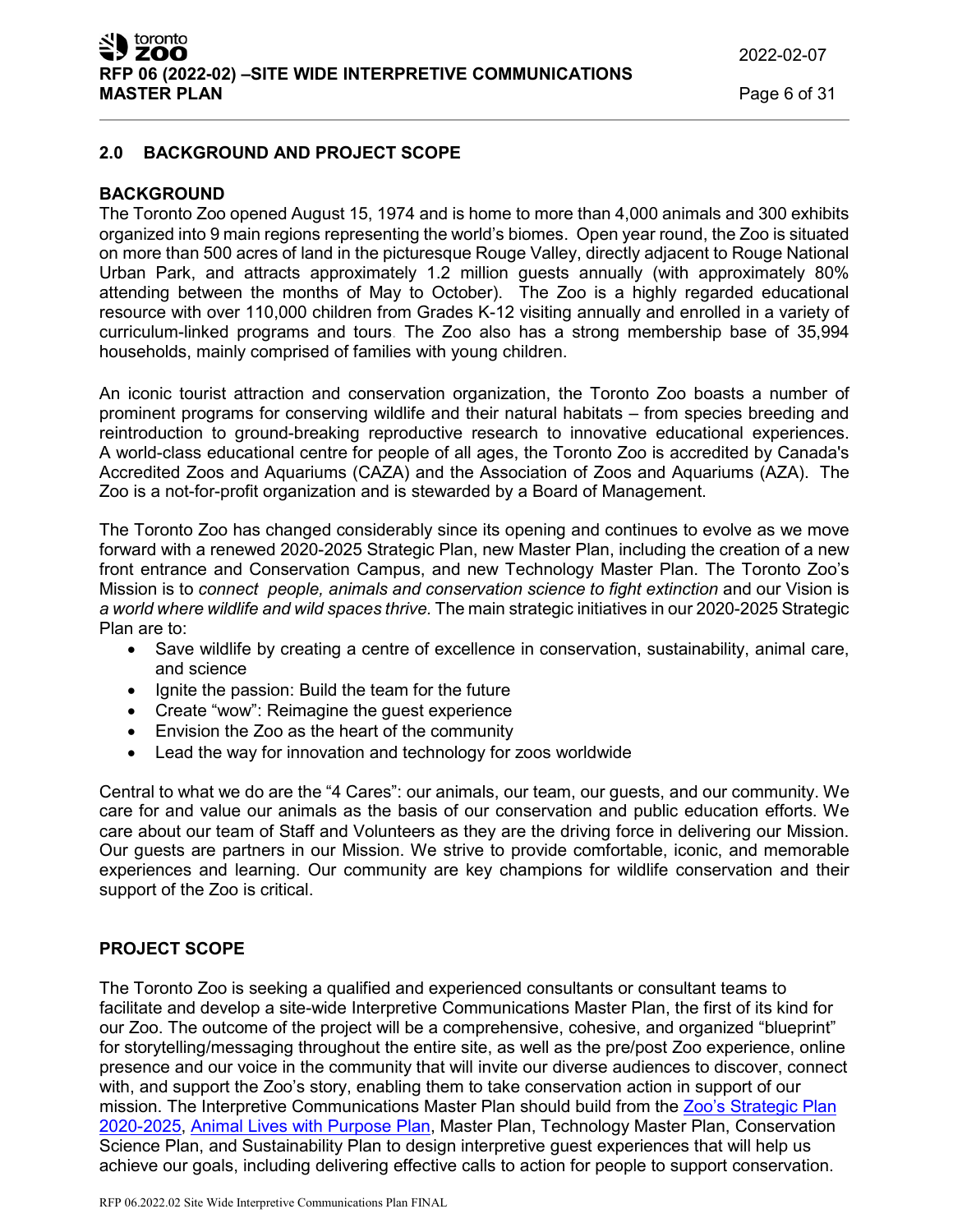The consultant will play the critical role of helping us uncover our story/stories and defining the best techniques to effectively engage with our audiences around our story/stories. The Interpretive Communications Master Plan must consider the existing site, as well as future development of the Zoo, and reflect personal and non-personal interpretation, including existing and future exhibits, signage (static and digital), digital applications, interpretive offerings, online presence, marketing, and pre/post experience. It must tie strongly to our long-term goals and objectives as set out in key strategic plans/documents identified above.

The plan should also investigate and consider the various types of Zoo guests, how they flow through the site, and how messaging will be connected as different audiences experience different elements of the Zoo (exhibits, keeper talks, Waterside Theatre shows), explore different routes, and/or whether they visit several different areas of the Zoo or only a small portion.

Key in the development of this plan will be consultations with staff, volunteers, and stakeholders to explore, reveal, and define our storyline (specific themes and messages for different areas) and how it will be relayed to guests throughout our physical site and online presence, including recommendations on best locations to relay certain messages and most impactful means/tools for sharing our stories, allowing us to create deep, meaningful connections that inspire our guests to care about and take action to protect wildlife and wild spaces.

Some of the key aspects to be reflected in the plan by the successful proponent include (but are not limited to):

- Equity, diversity, accessibility, and inclusion: reflect on our messaging, experiences offered, and modes of delivery to ensure we are inclusive, supportive, and welcoming to diverse audiences and communities including Indigenous ways of knowing. Any plans should incorporate Universal Design standards to ensure they are accessible to all.
- Embed conservation action messaging into exhibit interpretation, and provide opportunities for on-site immediate action and fundraising opportunities
- Showcase signature Zoo conservation projects in our online communications and in our exhibits; make the 'hidden Zoo' become extinct
- Linking exhibits and experiences to real-world places and locations
- Add/improve multi-lingual interpretation
- Strong focus on exploring new interpretive technologies and integrating existing apps with our stories/experiences
- Use technology to add value and extend post-visit experience such as 'at home' activities, webcams, etc.
- Include connections to plants and develop/increase programming on native species
- Provide different modes of communication, including digital technologies, incorporate existing wayfinding signs, and exhibit interpretation, beginning at website and continuing throughout the Zoo

Consultant to provide a phased implementation plan suggesting priorities for elements identified within the plan and resources to support implementation and future projects.

The terms of this engagement are outlined in a deliverable of set objectives over approximately 8-12 months, to commence immediately upon award and issuance of a purchase order. Implementation of the plan would begin in 2023, setting us up well for the Zoo's  $50<sup>th</sup>$  anniversary celebration in 2024.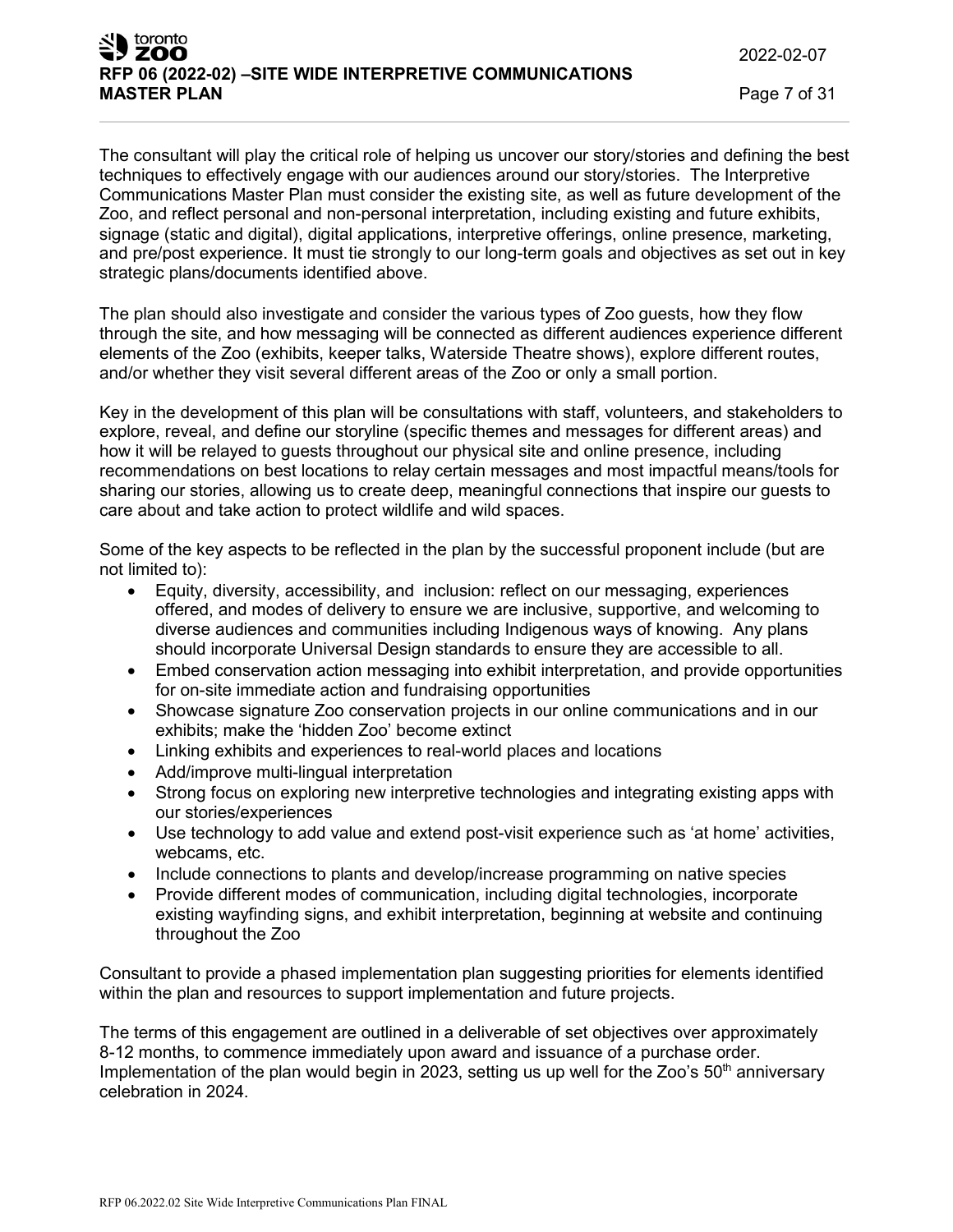# toronto ZOO **RFP 06 (2022-02) –SITE WIDE INTERPRETIVE COMMUNICATIONS**

#### **3.0 PROJECT DESCRIPTION AND DELIVERABLES**

#### **Objective/Project Description:**

The objective of this Request for Proposal is for the Toronto Zoo to secure the services of a qualified consultant or consultant team with experience in developing interpretive communications master plans for similar organizations to facilitate and lead the creation of a comprehensive written site-wide Interpretive Communications Master Plan. This plan would work in tandem with other guiding documents (2020-2025 Strategic Plan, Master Plan, Technology Master Plan, Animal Lives with Purpose Plan) and define a cohesive Zoo wide storyline identifying specific themes and messages for each Zoo Region and it's exhibits including personal and non-personal interpretive offerings, as well as pre/post visit experience, online presence, and our voice in the community. The plan will also identify methods of message delivery, target audiences for delivery, and measurements of success.

Reporting to the Senior Director of Strategic Communications & Guest Engagement (Project Manager) and working with the project team members, including our Indigenous Advisor, Learning & Engagement Staff, and Wildlife Science Staff, the Consultant will undertake the following:

#### **Methodology and Approach**

Proponents should provide a mutually agreeable project management plan that clearly describes all phases noted below of the project with schedule, responsibilities, and deliverables.

The successful Consultant will submit to the Senior Director of Strategic Communications & Guest Engagement (Project Manager) a bi-weekly summary of the project progress.

#### **Toronto Zoo is looking for teams who can define the best process they see fit to meet deliverables and objectives within the following parameters:**

#### 3.1 **Review Background Related Documents**

- 3.1.1 Review relevant documents to understand organizational goals, direction, and audience data, including but not limited to: Strategic Plan 2020-2025, Master Plan, Technology Master Plan, Animal Lives with Purpose Plan, Education Plan, Conservation Science Plan, Marketing Plan, Sustainability Plan, and wayfinding project reports.
- 3.1.2 Review recent results from Zoo-initiated surveys including annual/monthly guest surveys, Membership survey, and the Wildlife Conservancy survey.
- 3.1.3 Review MOU's from partners with links to interpretive opportunities/elements

### 3.2 **Research**

- 3.2.1 Examine Interpretive Master Plans from other major zoos and/or similar organizations to identify best practices, innovations, and framework/components for development of plan.
- 3.2.2 Complete an inventory of existing themes/messages and modes of delivery in each region of the Toronto Zoo, as well as our online presence.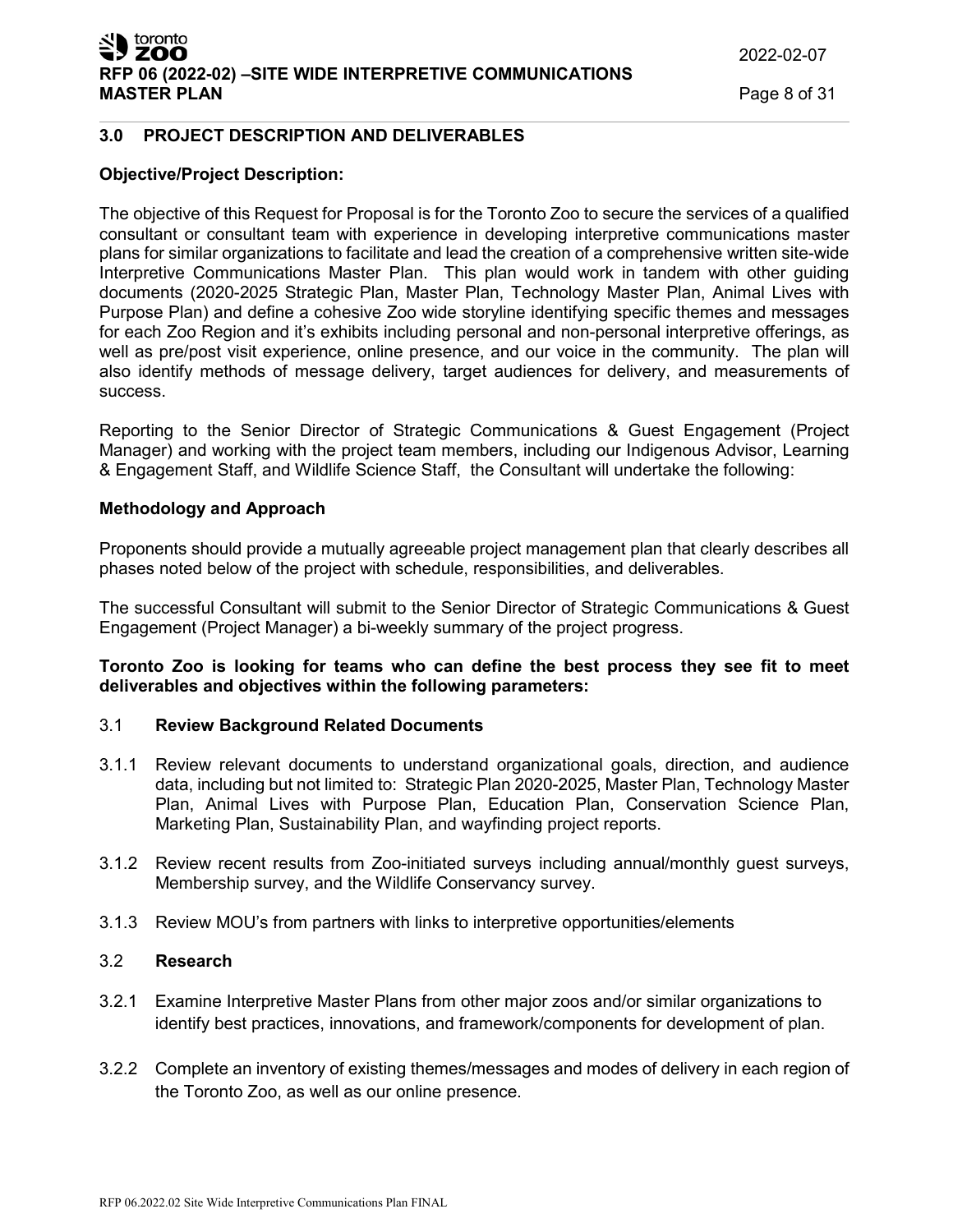#### toronto ZOO **RFP 06 (2022-02) –SITE WIDE INTERPRETIVE COMMUNICATIONS MASTER PLAN** Page 9 of 31

- 3.2.3 Examine planning process and style guide for on-site interpretive signage and provide feedback and recommendations for incorporating into the plan.
- 3.2.4 Review and gather information (if needed) to fully understand the Zoo's current and target/prospective audiences and their needs/interests. Note: a variety of survey info./data already exists that would be shared.
- 3.2.5 Review and gather information on equity-seeking/underserved audiences and communities, including Indigenous communities, to understand how we can better reach, involve, and connect with these communities through interpretation.
- 3.2.6 Examine current trends and innovations in guest experience and conservation interpretation, including but not limited to new and emerging technology.

### 3.3 **Stakeholder Consultation and Interviews**

- 3.3.1 Design and conduct stakeholder consultations with Zoo staff and stakeholders including Zoo Volunteers, Members, Board of Management, City of Toronto staff, the general public and key partner institutions such as, University of Toronto Scarborough, Centennial College, and other community partners. Stakeholder consultation is extremely important to us and must be a key driver in determining the final product. Ample stakeholder consultation is expected and can be done in multiple ways including but not limited to online surveys, virtual and in-person meetings.
- 3.3.2 Facilitate and lead meetings with project team members to collect information, discuss findings of research and review process, and work to define the plan elements.

#### 3.4 **Consolidation, Review and Final Documents**

- 3.4.1 Based on the findings from your research and initial consultation provide and present an initial draft of the Interpretive Communications Master Plan. The draft should include the principles and priorities underlying the plan's formulation and demonstrate how key considerations and best practices are incorporated into the plan from the research, document review, and initial consultations. Any data collected throughout the process should be provide to the Zoo for use as desired.
- 3.4.2 Based on feedback of the initial draft of the Interpretive Communications Master Plan develop and present a second, more honed Interpretive and Communications Master Plan for review by Zoo staff and other stakeholders, and facilitate consultation sessions for collecting input.
- 3.4.3 Based on stakeholder input in 3.4.2 above refine the draft Interpretive Communications Master Plan into final draft form and submit and present it to the Toronto Zoo for review.
- 3.4.4 Present the draft Interpretive Communications Master Plan to the Toronto Zoo Board of Management for approval.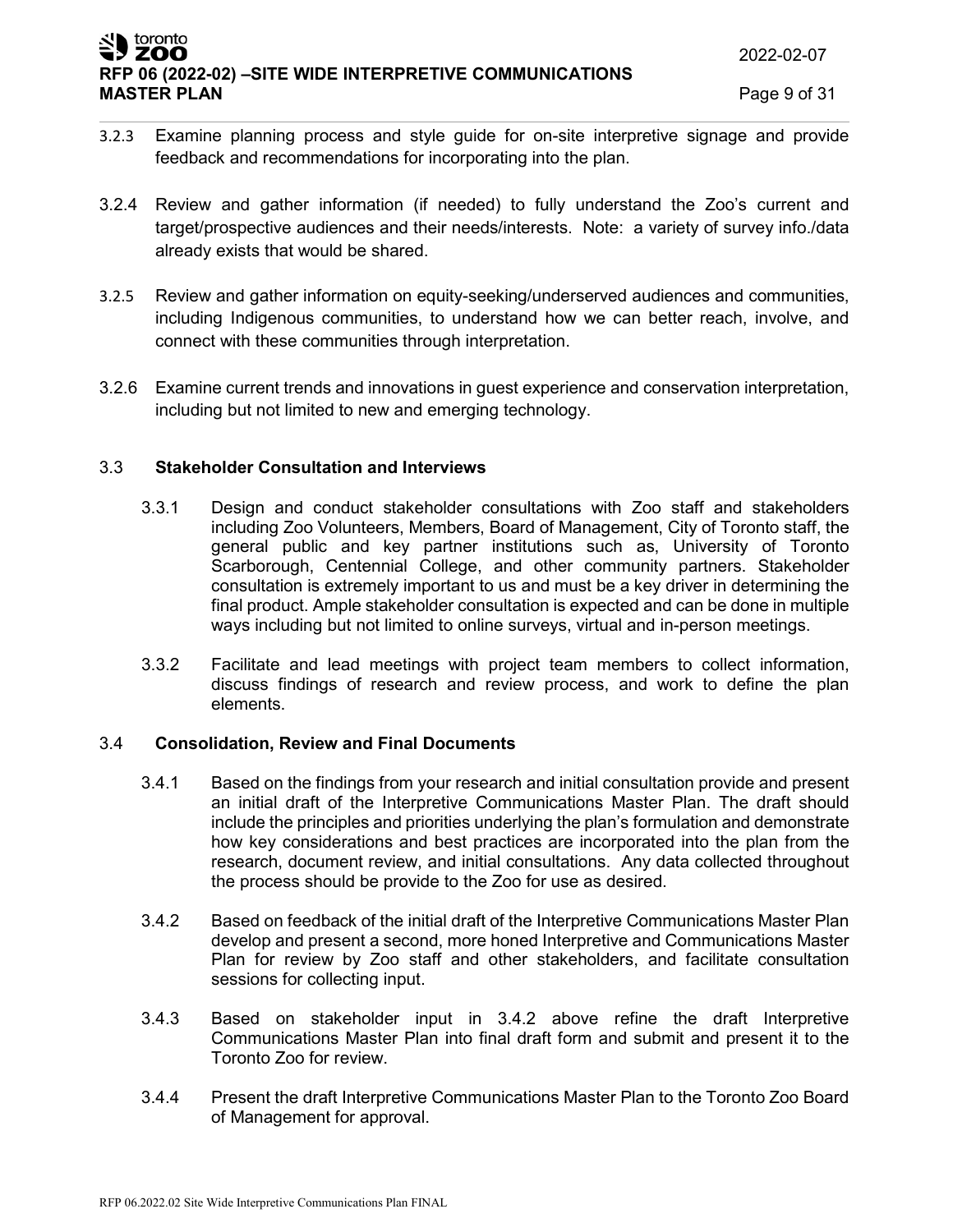# toronto ZOO **RFP 06 (2022-02) –SITE WIDE INTERPRETIVE COMMUNICATIONS**

**Page 10 of 31** 

- 3.4.5 Any documentation prepared by the Consultant shall be provided to the Toronto Zoo in both hard copies and electronic format. A Final Report shall be issued following staff comments on the final draft. In addition, City staff may require the Consultant to conduct a PowerPoint presentation to Toronto Zoo officials. Eight (8) copies of the Final Report will be required along with an electronic copy.
- 3.4.6 Provide five (5) colour versions of the complete set of documentation
- 3.4.7 Provide one (1) digital copy of the complete set of documentation.

### 3.5 **Deliverables**

Further to 3.1 to 3.4, successful Consultant to provide:

Inventory of Zoo's existing site themes, messages, and modes of delivery

Written summary of audience research and raw data

Guest flow analysis

Written summary of consultation sessions and raw data

Presentation of initial draft of Plan for review

Present second draft of Plan for review/consultation sessions

Final written Plan which should include but not limited to:

- Introduction & Purpose
- Guest/Audience Analysis
- Overarching Interpretive Goals, Outcomes, Principles
- Definition of process for planning future interpretive projects
- Defining Themes and Messaging
	- o Overarching story for the site and story elements (theme, messaging) for each region including online presence (website, social media), pre/post experience, and our voice within the community.
	- o Within each region, subthemes and specific outcomes/indicators for key exhibits/areas/places and interpretive delivery methods and media.
- Summary of Evaluation Recommendations
- Phased Implementation Plan

Presentation of final draft to Board of Management for approval

Presentation of final plan to Staff, Volunteers, and Stakeholders

Note: where possible/appropriate visual representations of concepts/deliverables should be included.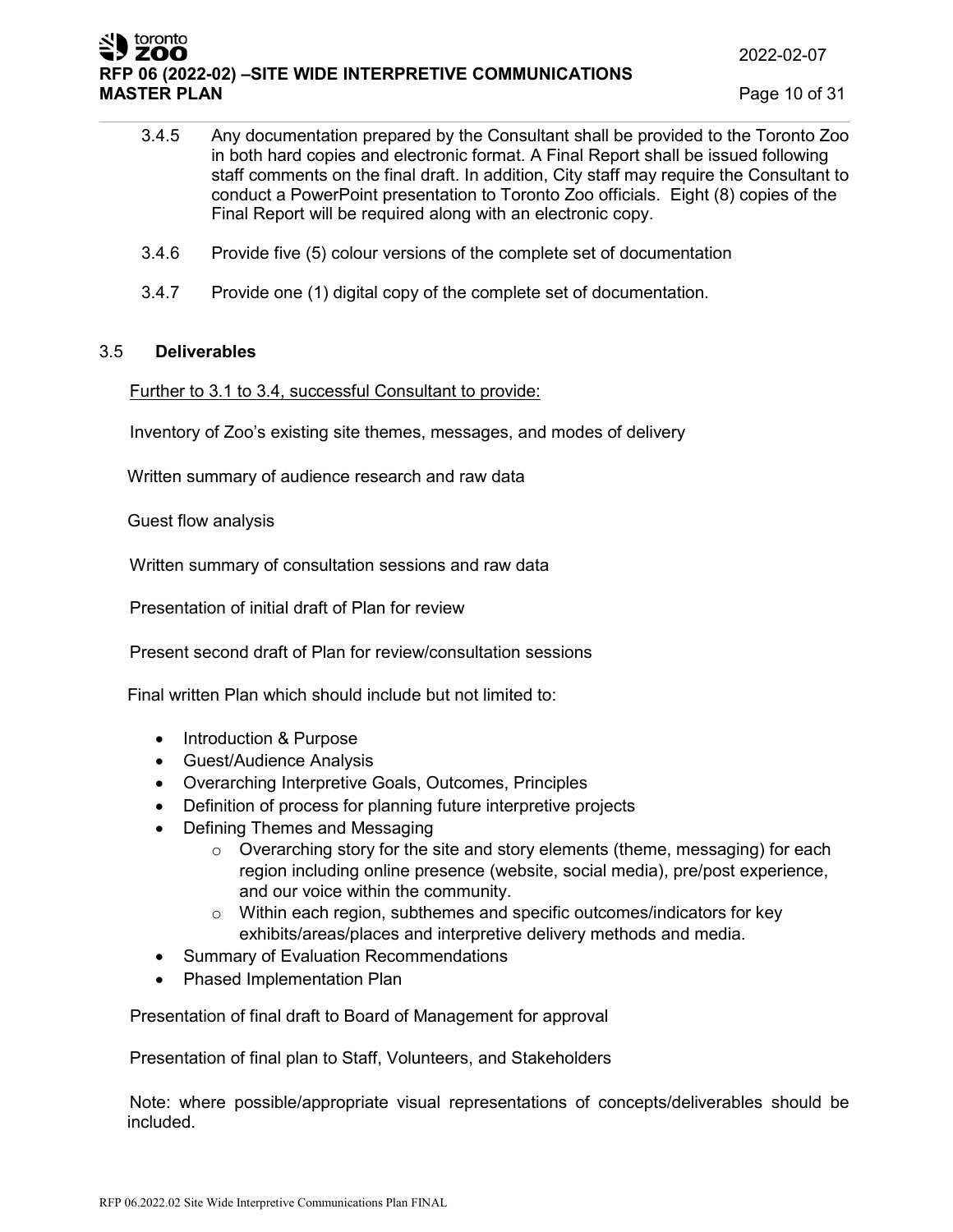# 3.6 **Contract term**

The terms of this engagement are outlined in a deliverable of set objectives identified below, to commence immediately upon award and issuance of a purchase order. The Toronto Zoo reserves the right, in its sole and absolute discretion, to extend the term for an additional mututal agreed upon time period based on the same terms and conditions, by providing written notice to the Vendor in advance of such optional period.

#### **4.0 SCHEDULE OF EVENTS**

The following is a tentative schedule for the Interpretive Communications Master Planning process. The final schedule will be developed jointly with the successful proponent in the first week of project execution:

| <b>Pre-Award</b>                         |                    |
|------------------------------------------|--------------------|
| Release of RFP                           | 2022-02-07         |
| <b>Proponents' Question Deadline</b>     | 2022-02-14         |
| <b>Submission Due</b>                    | 2022-02-28         |
| Interviews, if necessary                 | Week of 2022-03-07 |
| Notification of Award by the Toronto Zoo | 2022-03-14         |
|                                          |                    |
| <b>Post-Award</b>                        |                    |
| <b>Commencement of Work</b>              | Week of 2022-03-14 |
| Draft visioning document and Preliminary | 2022-06-10         |
| <b>Findings Report Presentation</b>      |                    |
| <b>Completion of Consultations</b>       | 2022-07-15         |
| Revised draft report and strategy due    | 2022-09-16         |
| Final Report / Presentation Due          | 2022-10-14         |
| Final Report / Presentation to Board     | (TBC)              |
| Final Report / Presentation to           | (TBC)              |
| Staff/Volunteers/Stakeholders            |                    |

The RFP process and project will be governed according to the above schedule or other schedule provided by the Consultant and approved by the CEO of the Toronto Zoo. Although every attempt will be made to meet all dates listed, the Toronto Zoo reserves the right to modify any or all dates at its sole discretion. Appropriate notice of change will be provided, in writing, as soon as is feasible so that each Proponent will be given the same non-preferential treatment.

# **5.0 FEE PROPOSAL**

- 5.1 The proposal shall specify and state a firm not to exceed price using the attached form, Appendix A, including total fees and expenses (excluding taxes) in order to complete the assignment.
- 5.2 The Consultant shall not perform any Services or Work that would result in an increase in fee payable by the Toronto Zoo without the prior written approval of the Toronto Zoo.
- 5.3 The Consultant shall, even if the rate of payment set forth in the Proposal is based on an hourly rate, daily or other time based rate, perform all of the Services required to complete the deliverables, regardless of the fact that the time spent by the Consultant in performance may exceed the maximum specified therein, and that neither the rate nor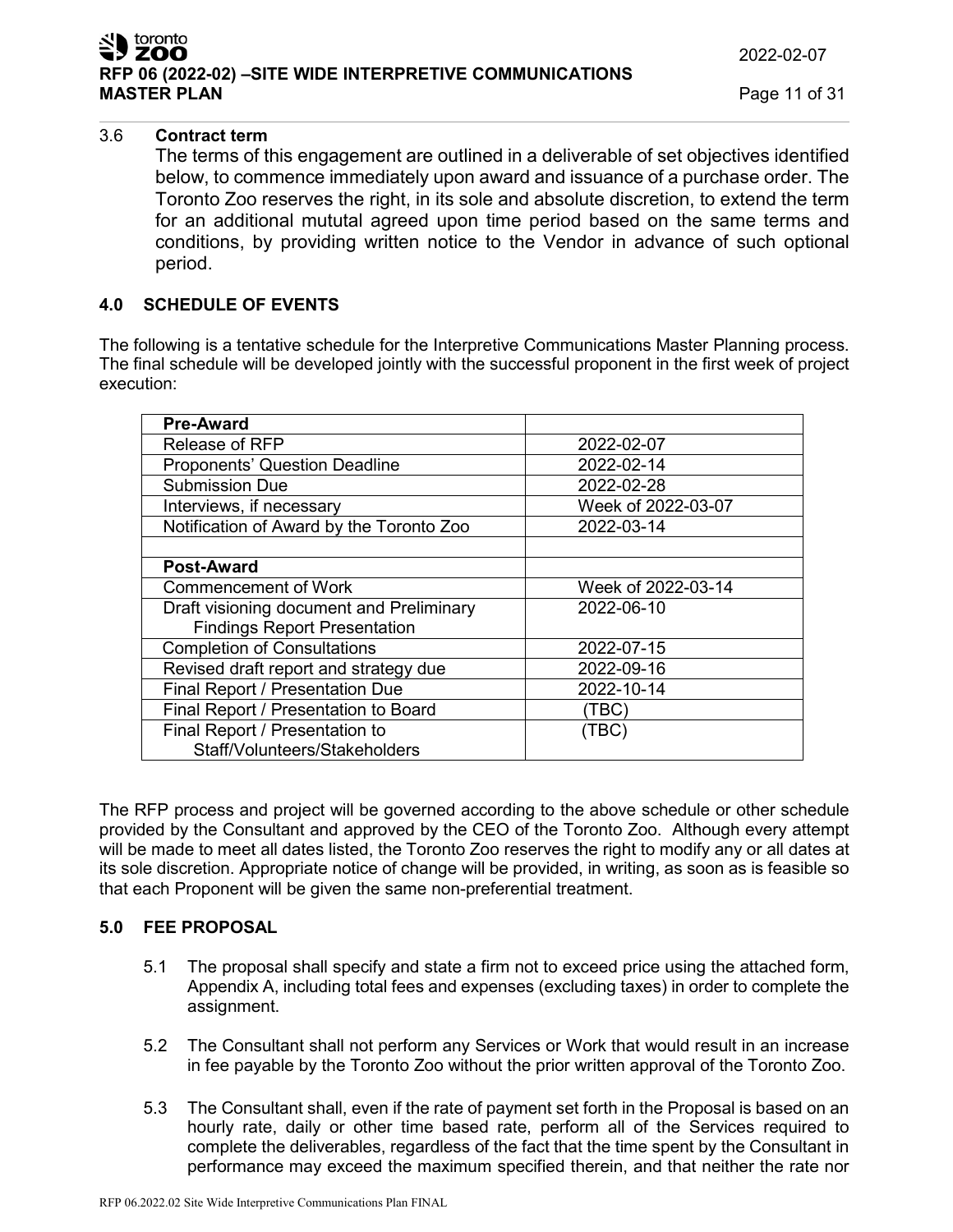any provision of the Proposal shall relieve the Consultant from performing all the Services or reduce its obligations to one of performing only some proportionate or other part of the Services.

5.4 The Toronto Zoo is a registered charitable organization (registration #BN 119216398RR0001) and accordingly may be eligible for preferred pricing which should be reflected in the Bid as submitted.

# **6.0 PROPOSAL SUBMISSION FORMAT**

#### **The following page format and sequence should be followed to provide consistency in the Proponent response and ensure each Proposal receives full consideration**.

- 6.1 Title page, showing Request for Proposal number, Proponent's name, telephone number, authorized signature and contact name.
- 6.2 The page letter of introduction, signed by the person or persons authorized to sign on behalf of and bind the Proponent to the statements made on the Proposal.
- 6.3 Table of Contents.
- 6.4 Executive summary.
- 6.5 Duly executed Proposal Form.
- 6.6 Corporate Information.
- 6.7 Detailed experience, background and other similar project opportunities completed within the past five (5) years.
- 6.8 Provide three (3) references including name, address contact person and telephone number from clients with similar projects as outlined in this RFP, do not list the Toronto Zoo as a reference.
- 6.9 Proposed staff team and resources including detailed biographies of team lead and key members and their roles.
- 6.10 Estimated time frame to complete the project deliverables and work plan or schedule with key dates and milestones and the accompanying identification of staff and resources that will be assigned to this project.
- 6.11 Identified conflict of interests in the event if the Proponent's representation of any of its clients could create a conflict of interest should the Proponent provide services to the Toronto Zoo.

# **7.0 PROPOSAL EVALUATION CRITERIA**

The Proponent is urged to ensure that its Proposal is submitted in the most favourable terms in order to reflect the best possible potential, since less than best potential could result in exclusion of the Proposal from further consideration.

The RFP will not be awarded to the Proposal with the lowest cost, but rather, award shall be based on an evaluation of the Consulting team's expertise, prior project experience, proposed methodology, and price. Additionally, the Zoo may accept or reject any part of the Proponent's bid.

An Evaluation Team comprised of representatives designated by the Zoo will evaluate responses to the RFP.

There are three steps to the pre-defined evaluation process:

Step 1 – Initial Review of Responses Step 2 – Evaluation of Submitted Proposals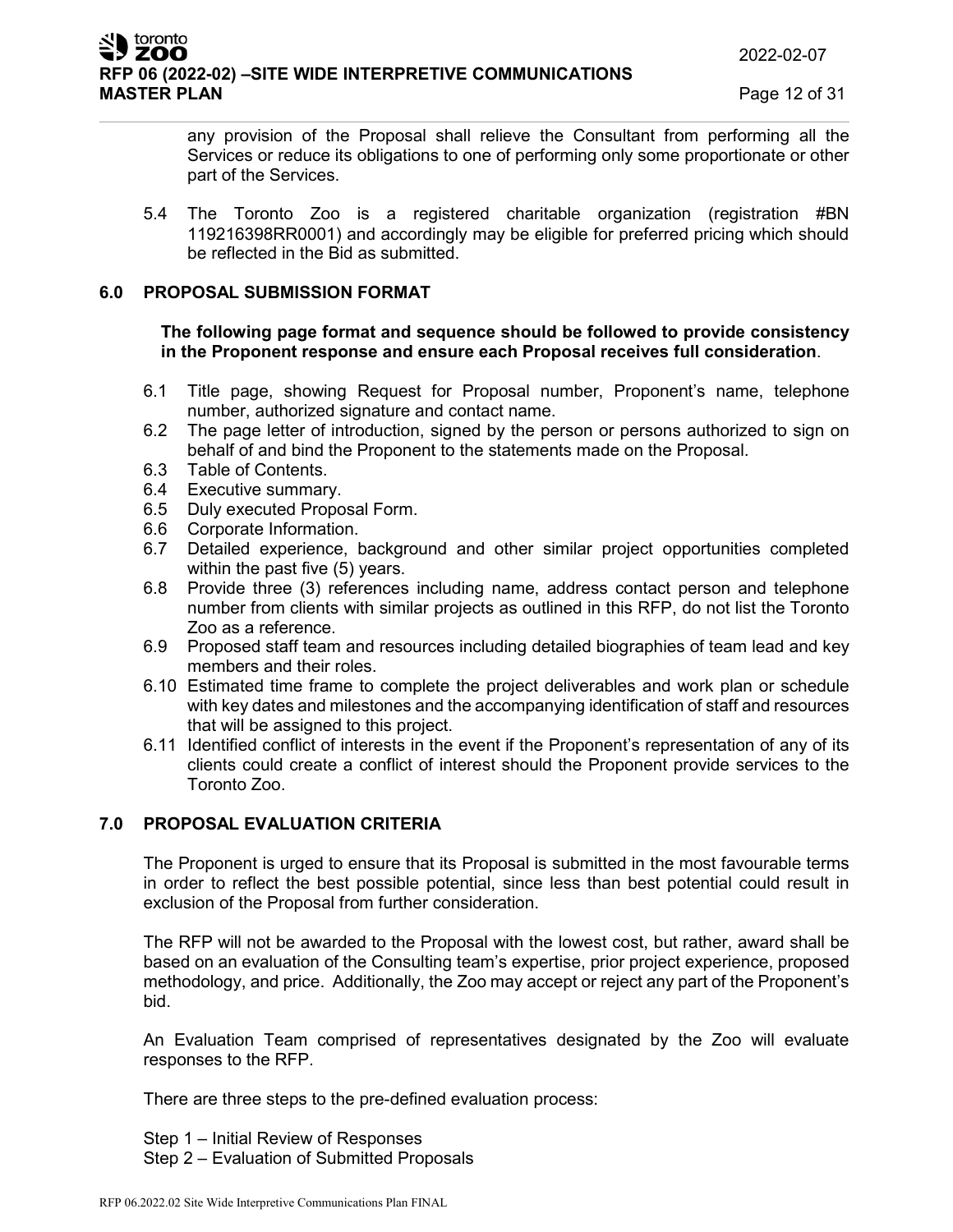#### Step 3 – Evaluation of Presentations

#### **Step 1** – **Initial Review of Responses**

The Zoo will open only those Proposals received by the Proposal Deadline and time specified within this RFP. Immediately upon opening, the Zoo will review each Proposal for compliance with the instructions and conditions applicable to this RFP. The Zoo, at its option, may seek Proponent retraction and clarification of any discrepancy/contradiction found during its review of Proposals.

### **Step 2 – Detailed Review**

### **Evaluation Point Rating** *[Threshold Requirements]*

Proposals will be assessed on a point rating system, outlined below, with a maximum 80 technical and experience points and a maximum of 20 for proposal fee. This is used to determine each proponent's strategic and technical fit to the needs described in the proposal documents. The technical points will be added together with the reference and proposal fee points (outlined below) to determine a final point score out of 100.

Proposals scoring less than a total threshold of 56 (70%) technical and reference points will be considered technically unacceptable. Proposals that meet or exceed the 56 technical point threshold score will have their proposal fee scored.

| <b>Evaluation Criteria</b>                                             | <b>Points</b>  |
|------------------------------------------------------------------------|----------------|
| Depth and breadth of the consultant/consultant team's relevant         | 10             |
| qualifications and experience                                          |                |
| Past experience on similar scale and type of projects especially as it |                |
| pertains to Interpretive Communications Master Planning                | 10             |
| Availability of team members during entire Project;                    | 5              |
| Understanding of Project scope of work and details on the general      | 10             |
| approach;                                                              |                |
| Commitment to complete work according to Schedule of Events within     | 10             |
| the RFP                                                                |                |
| Methodology that proponent would take in performing the services       | 15             |
| outlined within the RFP                                                |                |
| Detailed workplan and schedule                                         | 10             |
| References and samples of past relevant work                           | 10             |
| <b>PROPOSAL FEE EVALUATION</b>                                         | <b>Maximum</b> |
|                                                                        | <b>Points</b>  |
| <b>TOTAL TECHNICAL EVALUATION</b>                                      | 80             |
|                                                                        |                |
| MINIMUM THRESHOLD-TECHNICAL EVALUATION (70%)                           |                |
|                                                                        | 56             |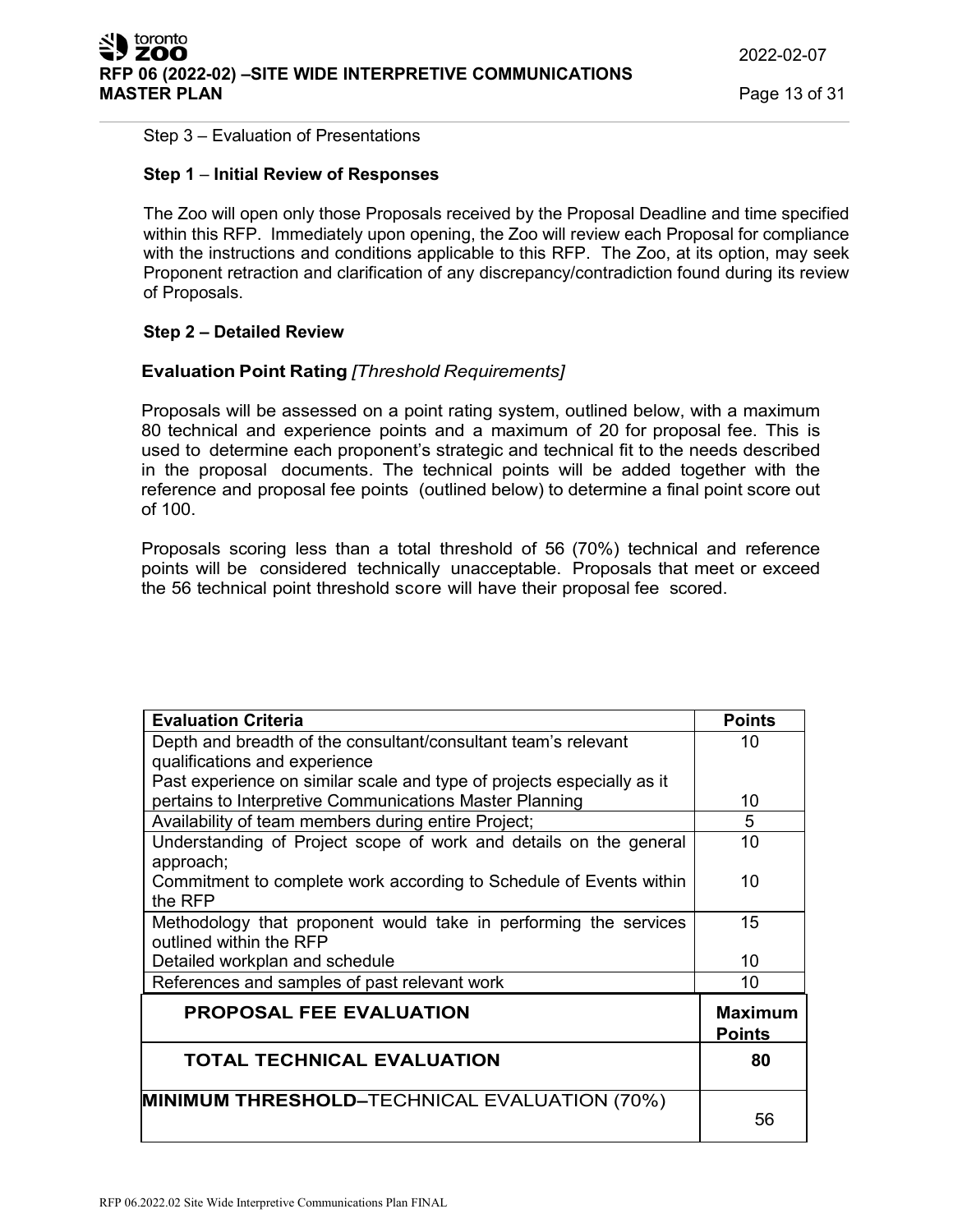# toronto **RFP 06 (2022-02) –SITE WIDE INTERPRETIVE COMMUNICATIONS**

| The lowest cost proposal that is qualified to stage two and meets<br>the technical point threshold will receive 20 points. The remaining<br>proposals will be assigned points based upon the following formula:<br>(lowest cost proposal divided by proponent's proposal cost x 20 | 20 |
|------------------------------------------------------------------------------------------------------------------------------------------------------------------------------------------------------------------------------------------------------------------------------------|----|
| <b>TOTAL FEE EVALUATION</b>                                                                                                                                                                                                                                                        | 20 |

#### **Proposal Fee Evaluation**

Pricing is worth 20 points of the total score. Pricing will be scored based on a relative pricing formula of each Proponent. Each Proponent will receive a percentage of the total possible points allocated to price for the particular category it has submitted a Proposal for, which will be calculated in accordance with the following

- a. The lowest cost proposal receives 20 points.
- b. The remaining Proposals are assigned based on the following formula

Lowest cost proposal ÷ Proponent's Price x Weighting = Proponent's Pricing Points:

### **Stage 3– Interview (if required)**

Based on the paper submission proposal scoring, high-scoring Proponents may be asked to attend an interview.

Proponent's presentation of proposal and performance, including ability to answer questions **50** 

The proposals submitted will be evaluated using the evaluation criteria and will be comprehensively reviewed by the Selection Team. It is the sole discretion of the Toronto Zoo to select its Selection Team and to retain additional members and advisors as deemed necessary.

The Selection Team will select one or more proposals which in its sole opinion:

- a) Meets or exceeds the evaluation criteria, including but not limited, as outlined above;
- b) Has a demonstrated track record of success with similar projects, and
- c) Provides the best value, but may not necessarily be the one(s) offering the lowest fees.

All proposal scores and rankings shall be the property of the Toronto Zoo and will not disclose any of the same during or after the evaluation process. Due to budget and time constraints, the Selection Team will not be able to provide debriefs for unsuccessful proponents. By responding to this RFP, the proponents will be deemed to have agreed that the decision of the Selection Team will be final and binding.

# **8.0 NEGOTATIONS AND AWARD**

8.1 The successful Proponent shall be retained through the issuance of a Purchase Order or a formal agreement in a form prescribed by the Toronto Zoo, which shall include the terms and conditions of this Request for Proposal.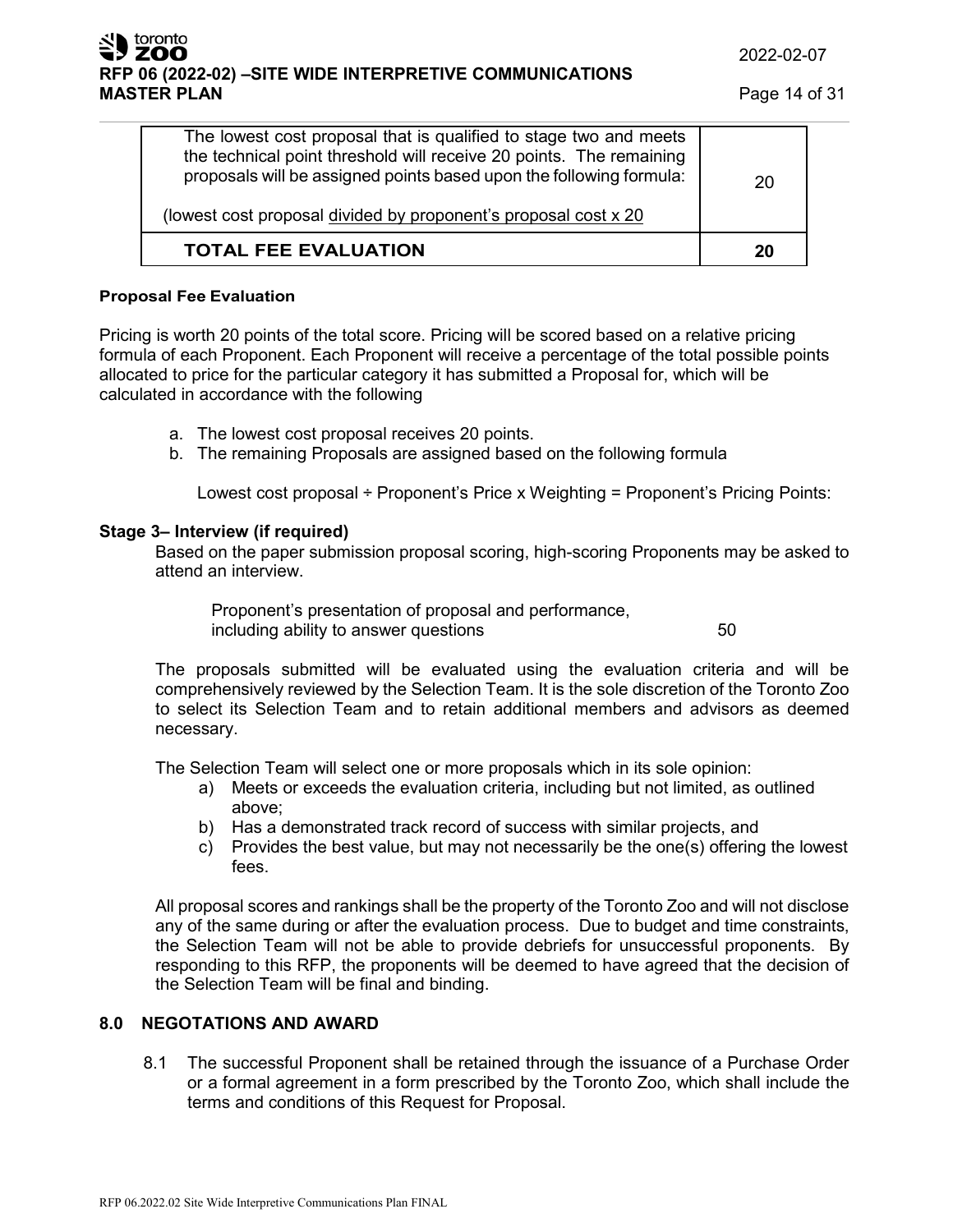2022-02-07

#### toronto ZOO **RFP 06 (2022-02) –SITE WIDE INTERPRETIVE COMMUNICATIONS MASTER PLAN** Page 15 of 31

- 8.2 The award of any Agreement will be at the absolute discretion of the Toronto Zoo. The selection of the Preferred Proponent will not oblige the Toronto Zoo to negotiate or execute an Agreement with that Preferred Proponent.
- 8.3 The Toronto Zoo shall have the right to negotiate on such matter(s) as it chooses with the Preferred Proponent without obligation to communicate, negotiate or review similar modifications with other Proponents. The Toronto Zoo shall incur no liability to any other Proponent as a result of such negotiation or alternative arrangements.
- 8.4 During negotiations, the scope of the services may be refined, issues may be prioritized, responsibilities among the Proponent, all staff and sub-consultants provided by it and the Board may be settled and the issues concerning implementation may be clarified.
- 8.5 If any Agreement cannot be negotiated within thirty (30) business days of notification to the Preferred Proponent, the Toronto Zoo may, at its sole discretion, choose to continue negotiations for a period of time, terminate negotiations with that Proponent and negotiate an Agreement with another Proponent or abort the RFP process and not enter into any Agreement with any of the Proponents.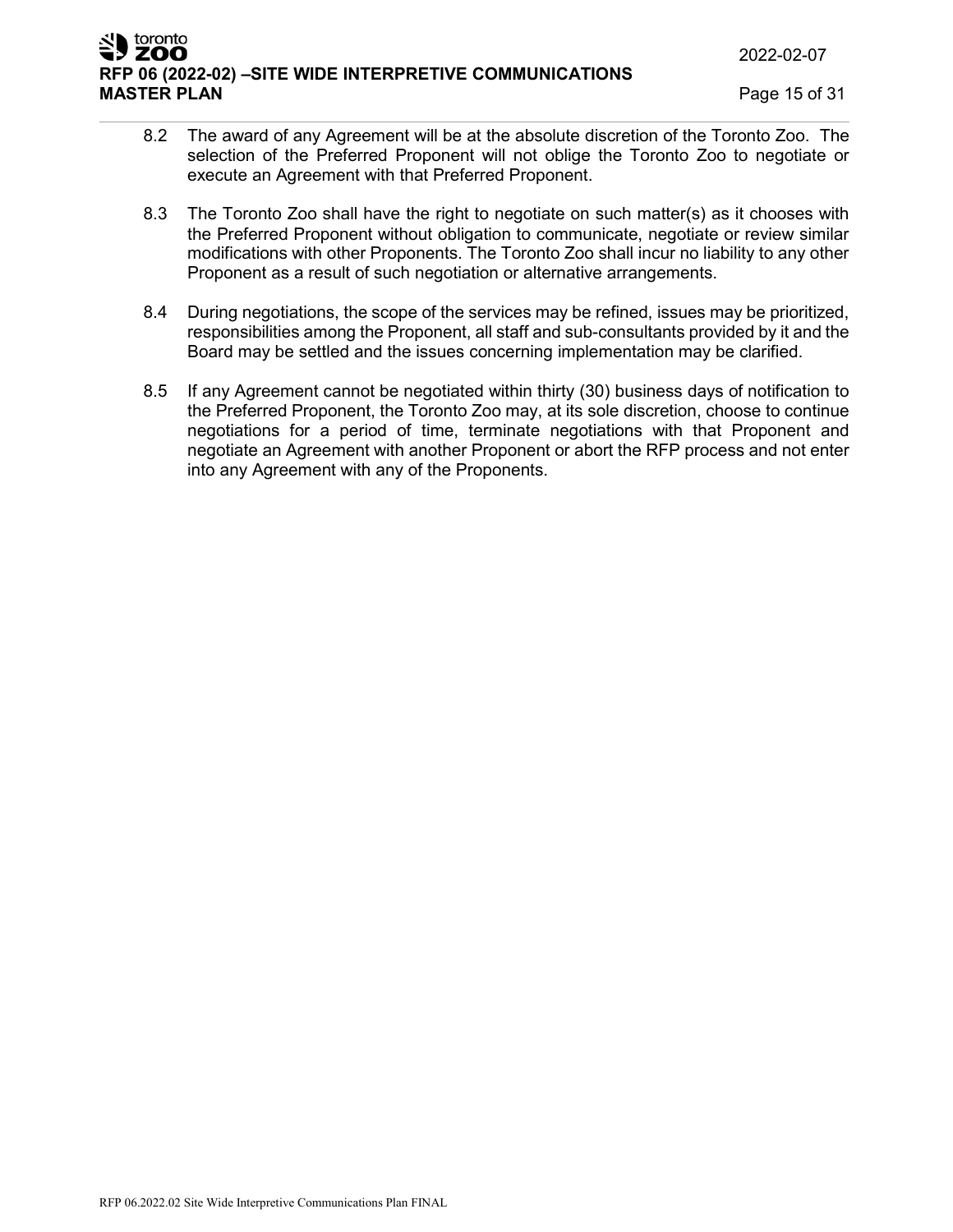# **9.0 PROPOSAL TERMS AND PROVISIONS**

The successful Proponent shall be retained through a contractual agreement and/or a purchase order, which includes the terms and conditions of this Request for Proposal.

# 9.1 **Consultant's Liability and Indemnity**

The Consultant will from time to time at all times hereafter well and truly save, defend and keep harmless and fully indemnify the Board, the City of Toronto, and the Toronto and Region Conservation Authority and each of their officers, employees and agents (hereinafter called the "Toronto Indemnities") of, from and against all manner of action, suits, claims, executions and demands which may be brought against or made upon the Toronto Indemnities or any of them and of, from and against all loss, costs, charges, damages, liens and expenses which may be sustained, incurred or paid by the Toronto Indemnities, their officers, employees and agents or any of them by reason of or on account of or in consequence of the execution of this agreement or provision of the business or any other work or matter to be carried out or performed by the Proponent with respect to the Request for Proposal or any agreement that may result from the request for proposal process, and/or the non-execution or imperfect or improper execution thereof and will pay to the Toronto Indemnities on demand any loss, costs, damages and expenses which may be sustained, incurred or paid by the Toronto Indemnities or any of them in consequence of any such action, suit, claim, lien, execution or demand and any monies paid or payable by the Toronto Indemnities or any of them in settlement or discharge on account thereof.

The Consultant shall be responsible for any and all damages, or claims for damages for injuries or accidents done or caused by his or her employees, or resulting from the prosecution of the Work, or any of their operations, or caused by reason of the existence of location or condition of the works, or of any materials, plant or machinery used thereon or therein, or which may happen by reason thereof, or arising from any failure, neglect or omission on their part, or on the part of any of their employees to do or perform any or all of the several acts or things required to be done by him or them under and by these General Conditions, and covenants and agrees to hold the Board, the Toronto and Region Conservation Authority and the City of Toronto, their officers, agents, employees, Consultants and invitees harmless and indemnified for all such damages and claims for damage; and in case of the Consultant's failure, neglect or omission to observe and perform faithfully and strictly, all the provisions of the Work, the CEO may, either with or without notice (except where in these Contract Requirements, notice is specially provided for, and then upon giving the notice therein provided for), take such steps, procure such material, plant trucks and men, and do such work or things as he/she may deem advisable toward carrying out and enforcing the same and any such action by the CEO as he is herein empowered to take, shall not in any way relieve the Consultant or his/her surety from any liability under the Contract.

# 9.2 **Insurance Requirements (at the discretion of the Toronto Zoo)**

- 9.2.1 The Consultant shall effect, maintain and keep in force, at its sole cost and expense and satisfactory to the CEO as to form and substance the insurance described below:
- 9.2.2 The Consultant shall be required to arrange, pay for and maintain in force at all times at the Consultant's expense such comprehensive policies of insurance as applicable to persons undertaking the Work, including liability and professional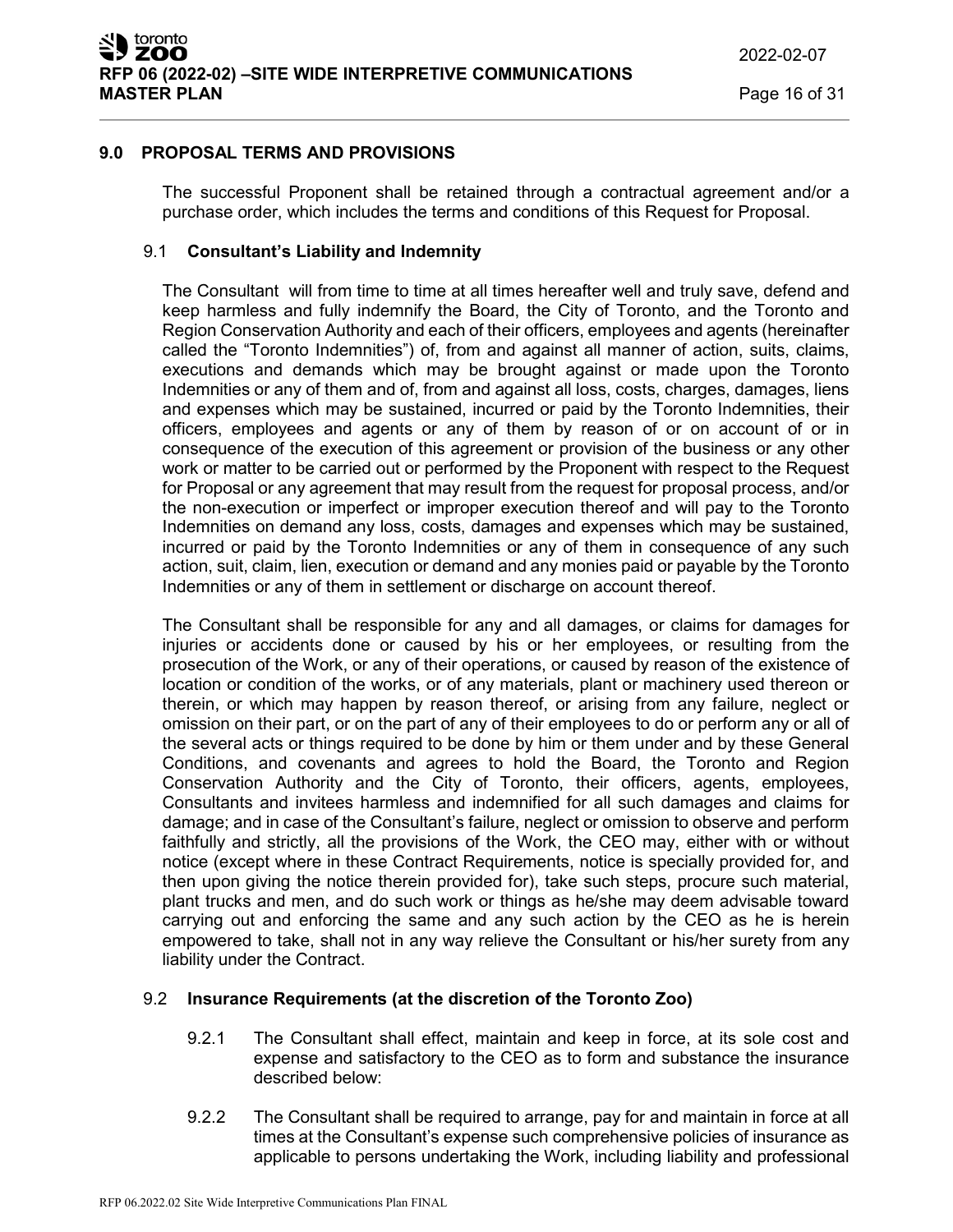2022-02-07

**Page 17 of 31** 

liability (errors and omissions) coverage which are to be written in amounts, with deductible limits and terms that shall be subject to the approval of the Toronto Zoo at all times.

The Consultant shall provide certified copies of such insurance or a certificate(s) of insurance as determined by, and upon request of, the Toronto Zoo. Without limiting the generality of the foregoing, the comprehensive general liability policy coverage required under the Contract will be Two Million (\$2,000,000) Dollars minimum and the policy shall name the Toronto Zoo and the City of Toronto as insured as if a separate policy had been issued to each and shall include a cross/liability-severability of interest clause.

Standard automobile liability insurance for all owned vehicles with limits of not less than Two Million Dollars (\$2,000,000.00) per occurrence.

- 9.2.3 All policies of insurance required to be taken out by the Consultant shall be placed with insurers licensed to conduct business in the Province of Ontario and shall be subject to the approval of the CEO, acting reasonably.
- 9.2.4 The Consultant shall deliver to the Board evidence of the insurance required prior to the commencement of the agreement, in form and detail satisfactory to the CEO acting reasonably.
- 9.2.5 All insurance policies shall be endorsed to provide a minimum advance written notice of not less than thirty (30) days, in the event of cancellation, termination or reduction in coverage or limits, such notice to be made to the CEO.
- 9.2.6 The provisions of this section shall no way limit the requirements and obligations imposed on the Consultant elsewhere in the Contract, nor relieve the Consultant from compliance therewith and fulfillment thereof.
- 9.2.7 The parties agree that insurance policies may be subject to deductible amounts, which deductible amounts shall be borne by the Contract.

# 9.3 **Incurred costs**

The Proponent shall bear all costs and expenses with respect to the preparation and submission of its Proposal and the Proponent's participation in the proposal process (the "Proposal Costs"), including but not limited to: all information gathering processes, interviews, preparing responses to questions or requests for clarification from the Board and contract discussions and negotiations.

The Toronto Zoo shall not be responsible for or liable to pay any Proposal Costs of any Proponent regardless of the conduct or outcome of the Proposal Request, Purchase Order process, or Contract process.

9.4 The RFP does not constitute an offer or tender by the Toronto Zoo. Receipt of Proposals by the Toronto Zoo pursuant to this RFP or selection or notification confers no rights under any Proposal nor obligates the Toronto Zoo in any manner whatsoever.

#### 9.5 **Liability of Errors**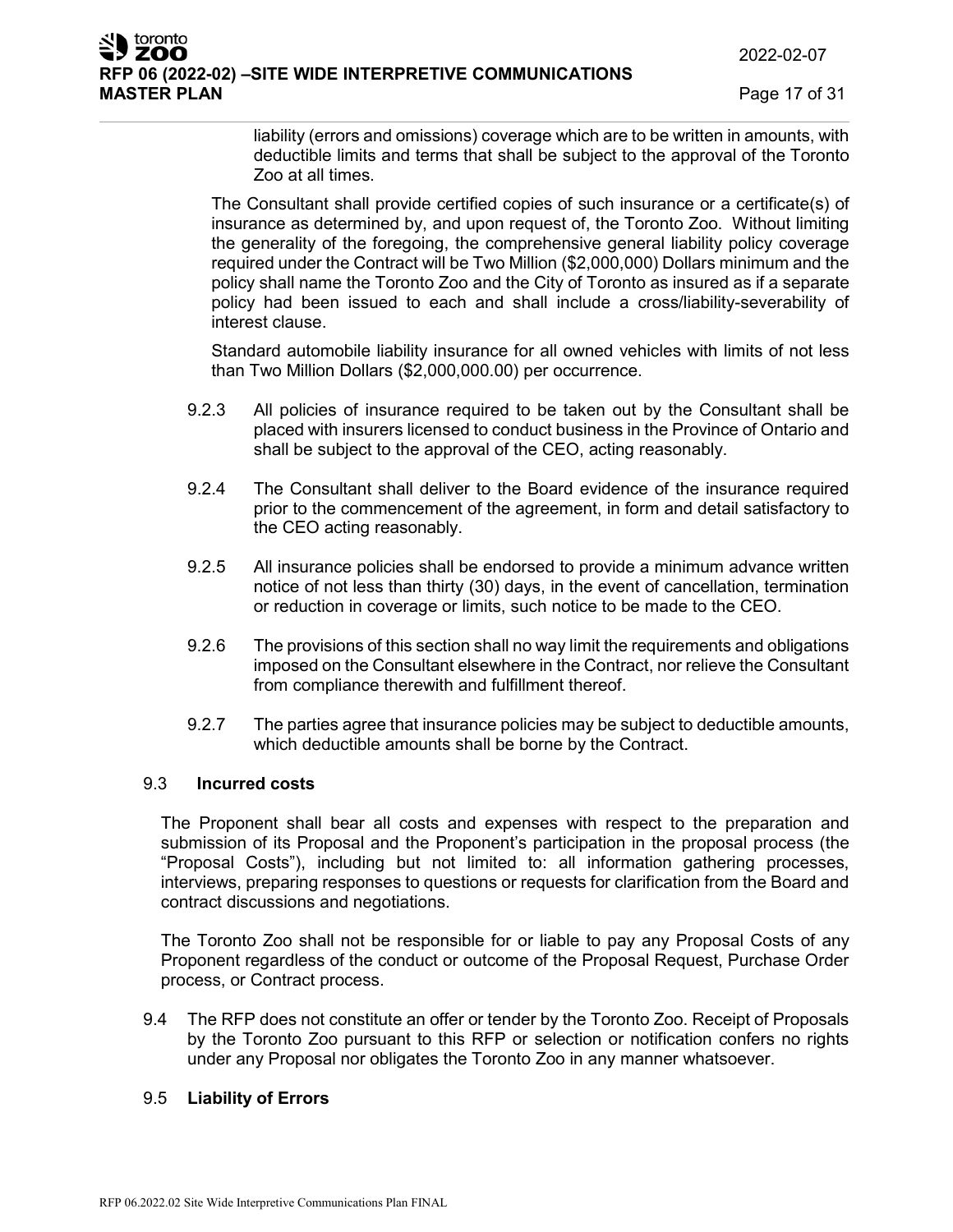While the Toronto Zoo has used considerable efforts to ensure an accurate representation of information in this Request for Proposal, the information contained in this Request for Proposal is supplied solely as a guideline for Proponents. The information is not guaranteed or warranted to be accurate by the Toronto Zoo, nor is it necessarily comprehensive or exhaustive. Nothing in this Request for Proposal is intended to relieve Proponents from forming their own opinions and conclusions with respect to the matters addressed in this Request for Proposal.

# 9.6 **Toronto Zoo Rights and Options Reserved:**

The Toronto Zoo reserves the right to award the contract to any proponent who will best serve the interest of the Toronto Zoo. The Toronto Zoo reserves the right, in its sole discretion, to exercise the following rights and options with respect to the proposal submission, evaluation and selection process under this RFP:

- (a) To reject any or all proposals.
- (b) To re-issue this RFP at any time prior to award of work.
- (c) To cancel this RFP with or without issuing another RFP.
- (d) To supplement, amend, substitute or otherwise modify this RFP at any time prior to the selection of one or more proponents for negotiation.
- (e) To accept or reject any or all of the items in any proposal and award the work in whole or in part.
- (f) To waive any informality, defect, non-responsiveness and/or deviation from this RFP and its requirements.
- (g) To permit or reject at the Toronto Zoo's sole discretion, amendments (including information inadvertently omitted), modifications, alterations and/or corrections of proposals by some or all of the proponents following proposal submission.
- (h) To request that some or all of the proponents modify proposals based upon the Toronto Zoo's review and evaluation.
- (i) To request additional or clarifying information or more detailed information from any Proponent at any time, before or after proposal submission, including information inadvertently omitted by the proponent.

# 9.7 **Cancellation**

Nothing herein shall be construed as giving the Proponent the right to perform the services contemplated under this agreement beyond the time when such services become unsatisfactory to the Toronto Zoo; and in the event that the Proponent shall be discharged before all the services contemplated hereunder have been completed or the services are for any reason terminated, stopped or discontinued because of the inability of the Proponent to serve under this agreement, the Proponent shall be paid only for the portion of the work which shall have been satisfactorily completed at the time of termination.

#### 9.8 **Ownership and Confidentiality of Board-Provided Data**

All correspondence, documentation and information provided by the Toronto Zoo staff to any bidder or prospective Bidder in connection with, or arising out of this RFP, the services or acceptance of the RFP: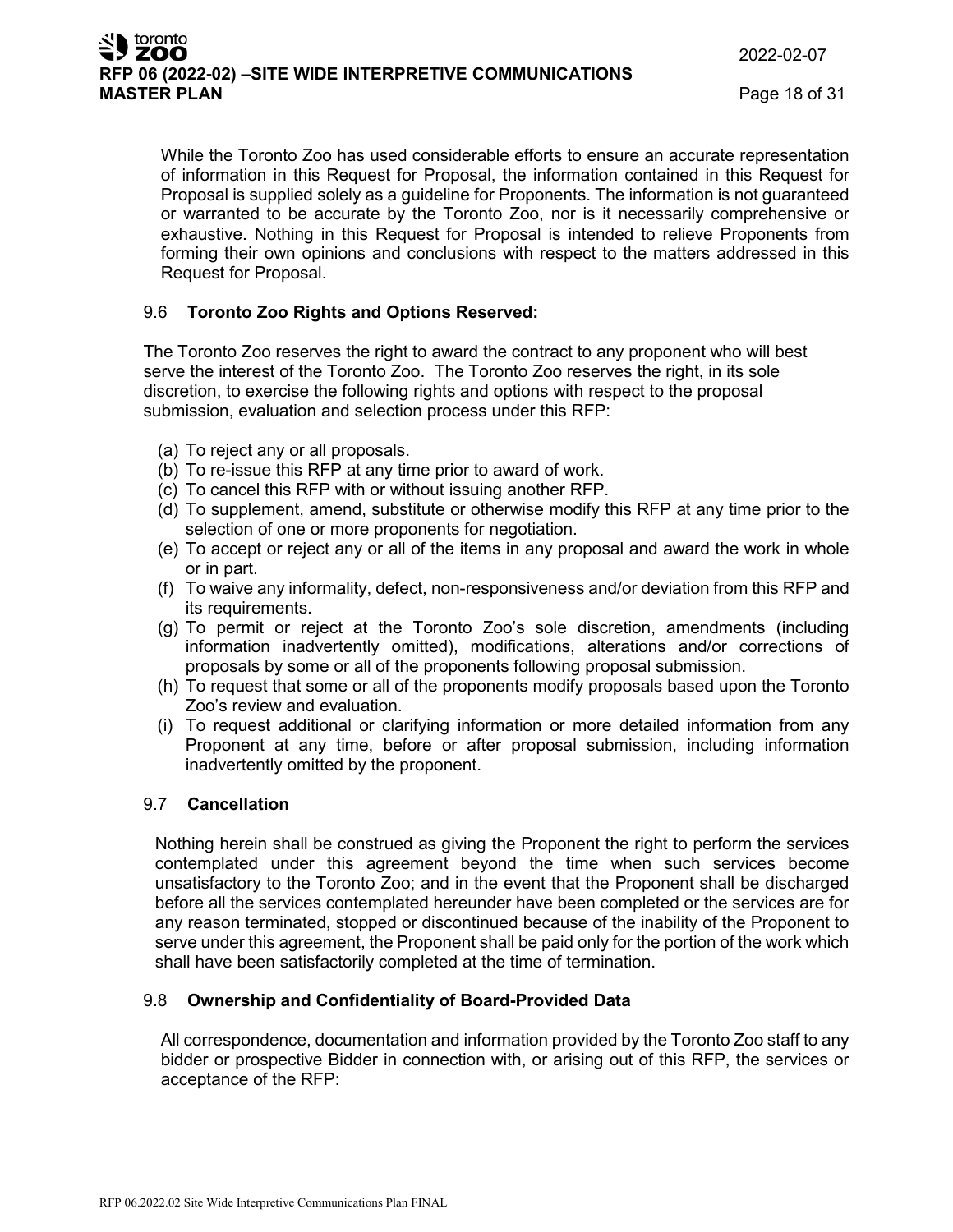- 9.1.1 is and shall remain the property of the Board;
- 9.1.2must be treated by Proponents and Prospective Proponents as confidential;
- 9.1.3must not be used for any purpose other than for replying to this RFP, and for fulfillment of any related subsequent agreement.

# 9.9 **Copyright:**

The final product and related materials from the work is to be for the exclusive use of the Toronto Zoo. The Toronto Zoo shall be the only and sole owner of the product and related materials for the sole and unfettered use by the Toronto Zoo. Upon payment of the said product and related materials by the Toronto Zoo, the successful bidder shall have no hold, proprietary claim, ownership, use of any kind, intellectual or otherwise nor shall there be any restrictions placed on the final product and related products by the successful bidder. By submitting a Proposal in this response to this RFP, the Bidder shall thereby acknowledges and agrees that the Toronto Zoo has exclusive ownership and sole and unfettered use of this final product and related products.

# 9.10 **Ownership and Disclosure of Proposal Documentation**

The documentation composing any Proposal submitted in response to this RFP, along with all correspondence, documentation and information provided to the Toronto Zoo by any Bidder in connection with, or arising of this RFP, once received by the Toronto Zoo:

- 9.1.4Shall become property of the Toronto Zoo and may be appended to purchase order issued to the successful Bidder;
- 9.1.5Shall be come subject to the Municipal *Freedom of Information and Protection of Privacy Act ("MFIPPA") and may be released pursuant to that Act*

Because of *MFIPPA*, prospective Bidders are advised to identify in their Proposal material any scientific, technical, commercial, proprietary or similar confidential information, the disclosure of which could cause them injury.

Each Bidder's name shall be made public. Proposals will be made available to member of the Board on a confidential basis and may be released to members of the public pursuant to *MFIPPA.*

# 9.11 **Conflict of Interest Statement**

In its Proposal, the Proponent must disclose to the Toronto Zoo any potential conflict of interest that might comprise the performance of the Work. If such a conflict of interest does exist, the Toronto Zoo may, at its discretion, refuse to consider the Proposal.

The Proponent must also disclose whether it is aware of any Toronto Zoo employee, member of board, agency or commission or employee thereof having a financial interest in the Proponent and the nature of that interest. If such an interest exists or arises during the evaluation process or the negotiation of the Agreement, the Toronto Zoo may, at its discretion, refuse to consider the Proposal or withhold the awarding of any agreement to the Proponent until the matter is resolved to the Toronto Zoo's sole satisfaction.

Proponents are cautioned that the acceptance of their Proposal may preclude them from participating as a Proponent in subsequent projects where a conflict of interest may arise. The Consultant(s) for this project may participate in subsequent/other Toronto Zoo projects provided the Consultant(s) has (have) satisfied pre-qualification requirement of the Toronto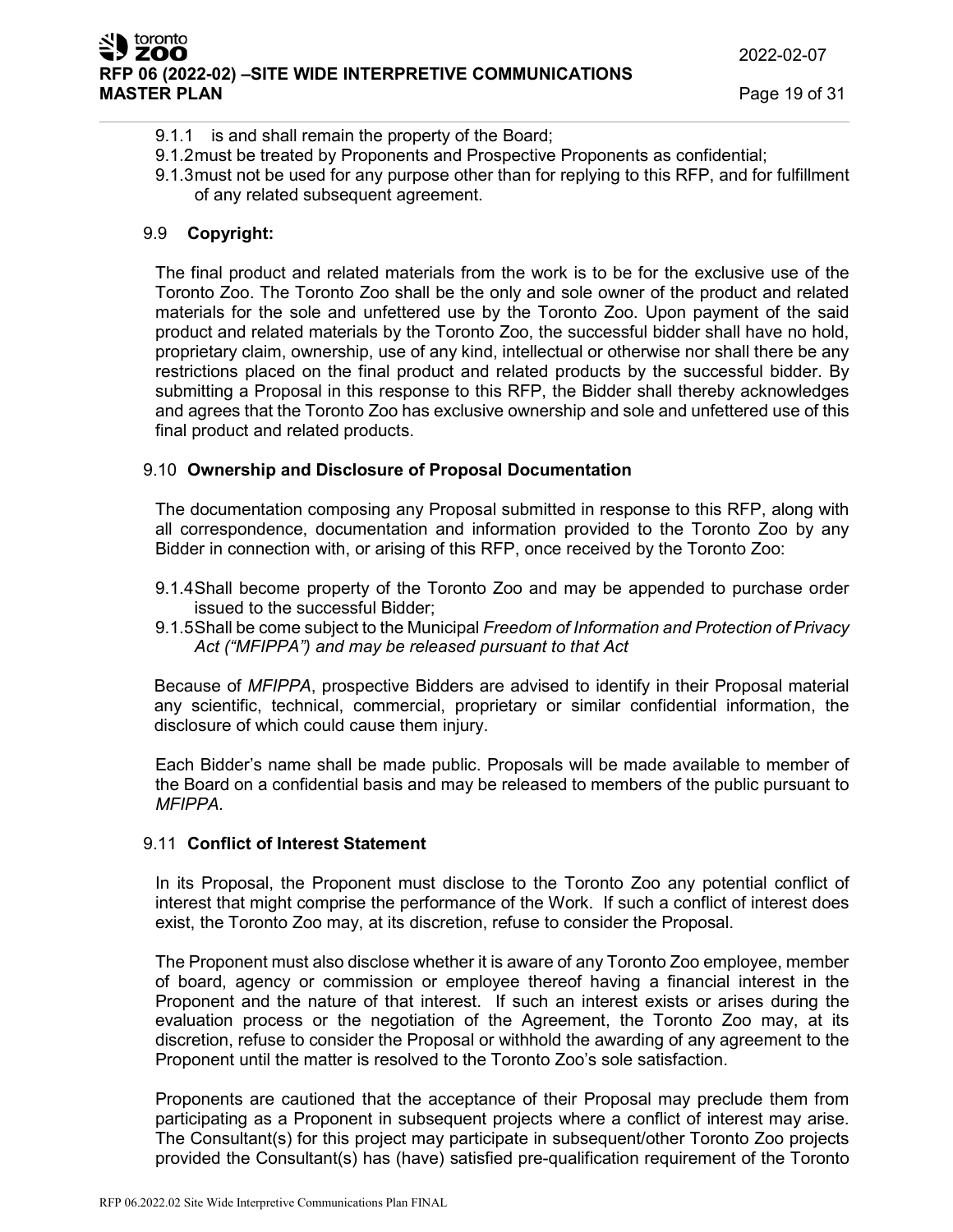**MASTER PLAN** Page 20 of 31

Zoo, if any and in the opinion of the Toronto Zoo, no conflict of interest would adversely affect the performance and successful completion of an Agreement by the Consultant(s).

If, during the Proposal evaluation process or the negotiation of the Agreement, the Proponent is retained by another client giving rise to potential conflict of interest, then the Proponent will so inform the Toronto Zoo. If the Toronto Zoo requests, then the Proponent will refuse the new assignment or will take steps as are necessary to remove the conflict of interest concerned.

# 9.12 **No Collusion**

A proponent shall not discuss or communicate, directly or indirectly, with any other Proponent or their agent or representative about the preparation of the Proposals, Each proponent shall attest by virtue of signing the Proposal Submission Form that its participation in the RFP process is conducted without any collusion or fraud. If the Toronto Zoo discovers there has been a breach of this requirement at any time, the Toronto Zoo reserves the right to disqualify the Proposal or terminate any ensuing Agreement.

# 9.13 **Governing Law**

This RFP and any quotation submitted in response to it and the process contemplated by this RFP including any ensuing Agreement shall be governed by the laws of the Province of Ontario. Any dispute arising out of this RFP or this RFP process will be determined by a court of competent ju**r**isdiction in the Province of Ontario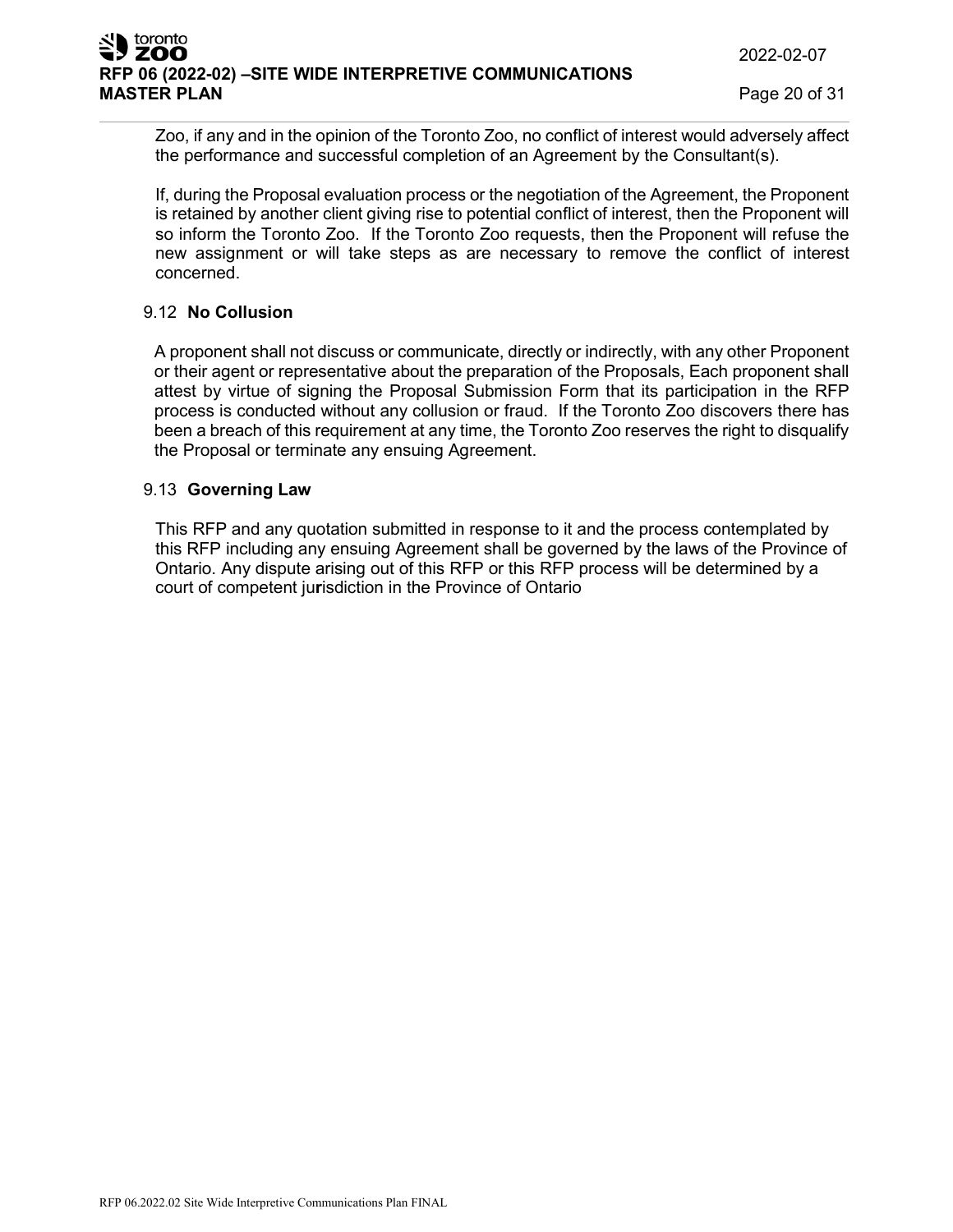2022-02-07

**MASTER PLAN** Page 21 of 31

#### **10.0 PROPOSAL FORM**

The undersigned Proponent **having the authority to bind the organization** and having reviewed and fully understood the RFP and all terms and requirements of the RFP and all terms and conditions of the RFP and information provided, hereby submits the attached Proposal and supporting materials ("the Proposal") in accordance.

I/We, hereby, have received, allowed for and included as part of our submission all issued Addendum numbered \_\_\_\_\_\_\_\_\_\_.

The Board of Management of the Toronto Zoo reserves the right to reject any or all Proposals or to accept any Proposal, should it deem such action to be in its interests.

By submitting a Proposal the Proponent agrees to all of the terms and conditions of this Request for Proposal.

By signing and submitting this proposal, you are agreeing to the release of your proposal information, as deemed necessary by the Board, in order to conduct business associated with this proposal or project.

| <b>COMPANY INFORMATION</b>                |           |
|-------------------------------------------|-----------|
| Company Name:                             |           |
|                                           |           |
| Name of authorized                        |           |
| <b>Signing Officer</b>                    | Title:    |
| Signature:                                | Date:     |
|                                           |           |
|                                           |           |
| I have authority to bind the organization |           |
|                                           |           |
| <b>Contact Name:</b>                      | Title:    |
|                                           |           |
| Address:                                  |           |
|                                           |           |
| Telephone #:                              | Fax #:    |
|                                           |           |
| Email:                                    | Web Site: |
|                                           |           |
| HST#:                                     |           |
|                                           |           |

| <b>DISCOUNT</b>                                                                                 |  | <b>Discount</b> | <b>Davs</b> |
|-------------------------------------------------------------------------------------------------|--|-----------------|-------------|
| Discount allowed for prompt payment and period within which<br>invoice must be paid to qualify. |  | %               |             |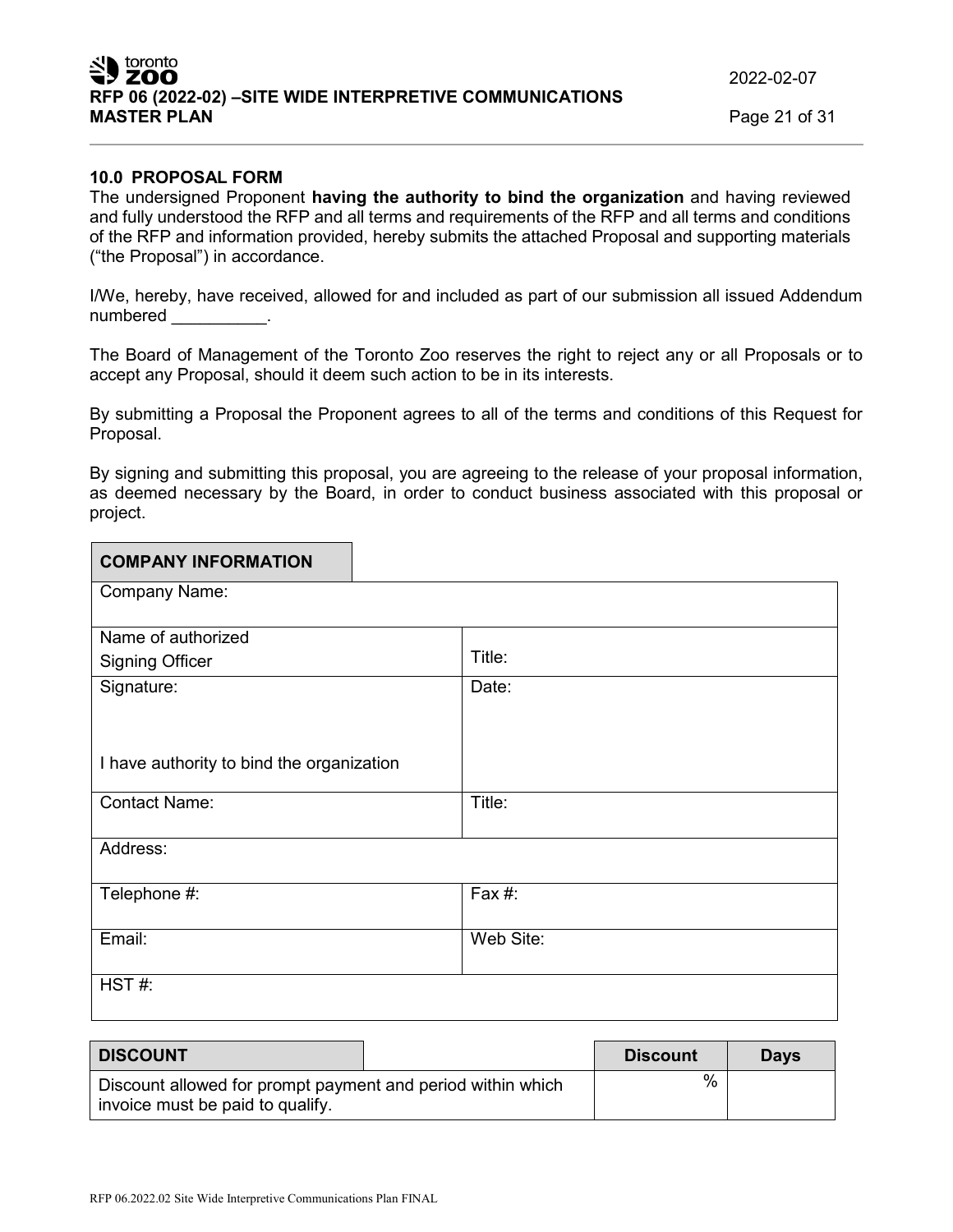| RFP 06.2022.02 Site Wide Interpretive Communications Plan FINAL |  |  |  |  |
|-----------------------------------------------------------------|--|--|--|--|
|-----------------------------------------------------------------|--|--|--|--|

| SU toronto                                              |
|---------------------------------------------------------|
| RFP 06 (2022-02) -SITE WIDE INTERPRETIVE COMMUNICATIONS |
| <b>MASTER PLAN</b>                                      |

2022-02-07

**MASTER PLAN** Page 22 of 31

#### **NOTICE OF NO BID**

#### **INSTRUCTIONS:**

It is important to the Toronto Zoo to receive a reply from all invited bidders. If you are unable, or do not wish to submit a bid, please complete the following portions of this form. State your reason for not bidding by checking the applicable box(es) or by explaining briefly in the space provided. It is not necessary to return any other Request for Proposal/Quotation/Tender documents or forms Please completed this form and submit by email to [purchasing@torontozoo.ca](mailto:purchasing@torontozoo.ca) or by fax or (**416) 392-6711** prior to the official closing date.

| Project/quantity too large.         | Project/quantity too small.<br>٠            |
|-------------------------------------|---------------------------------------------|
| We do not offer services or         | Cannot meet delivery or completion          |
| commodities to these requirements   | requirement                                 |
| We do not offer this service or     | Agreements with other company do not        |
| commodity.                          | permit us to sell directly.                 |
| Cannot handle due to present        | Licensing restrictions                      |
| commitments.                        |                                             |
| Unable to bid competitively.        | We do not wish to bid on this service or    |
|                                     | commodity in the future.                    |
| Insufficient information to prepare | Specifications are not sufficiently defined |
| quote/proposal/tender               |                                             |
| We are unable to meet bonding or    |                                             |
| insurance requirements.             |                                             |

**A Proposal/Quotation/Tender is not submitted for the following reason(s):**

Other reasons or additional comments (please explain):

| <b>Company Name:</b>   |  |
|------------------------|--|
| Address                |  |
| <b>Contact Person:</b> |  |
| Signature of           |  |
| Company                |  |
| Representative:        |  |
| Date:                  |  |
| Phone Number:          |  |
| Email address          |  |
| Fax Number:            |  |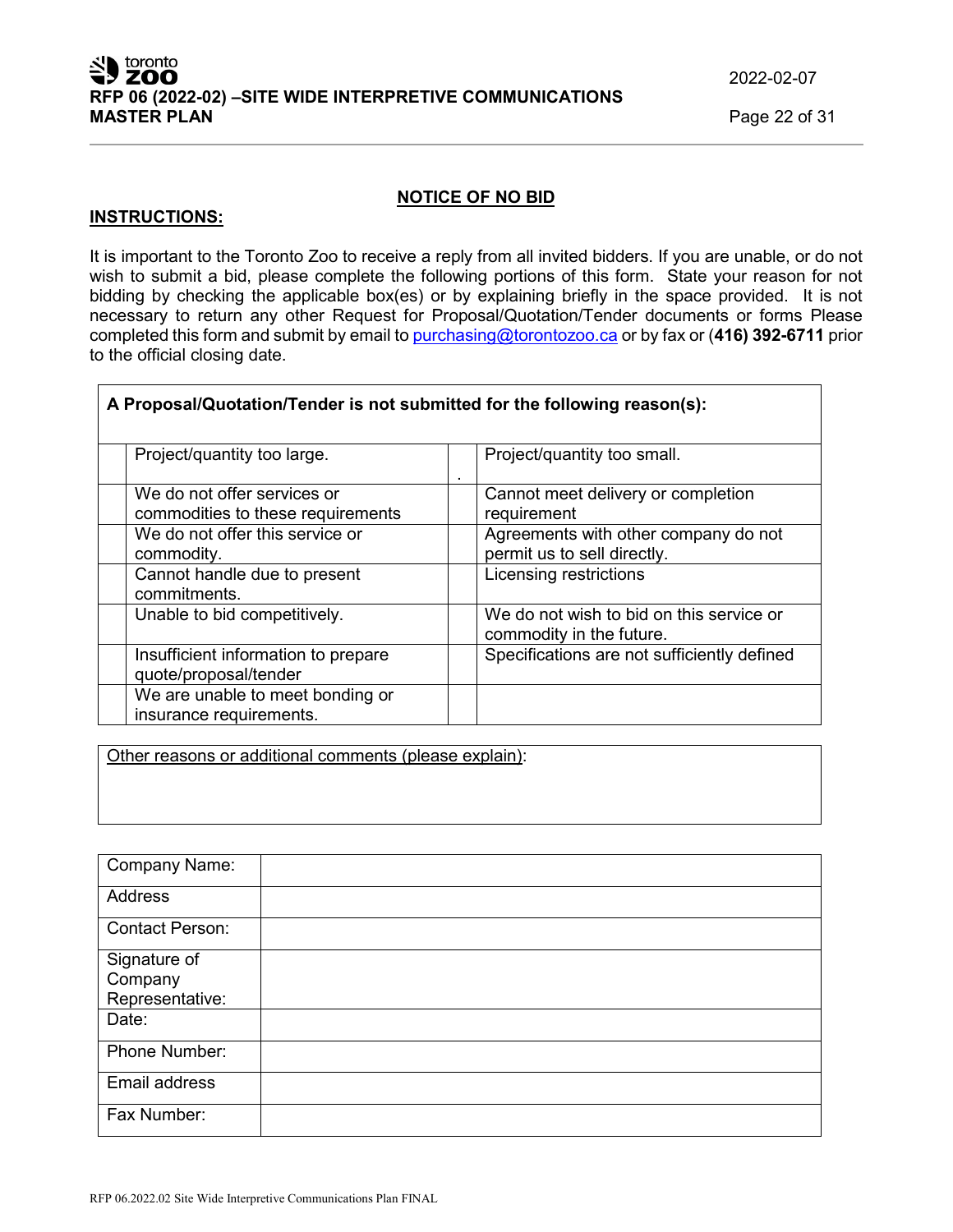# **SUBMISSION LABEL (N/A)**

### **INTENTIONALLY LEFT BLANK**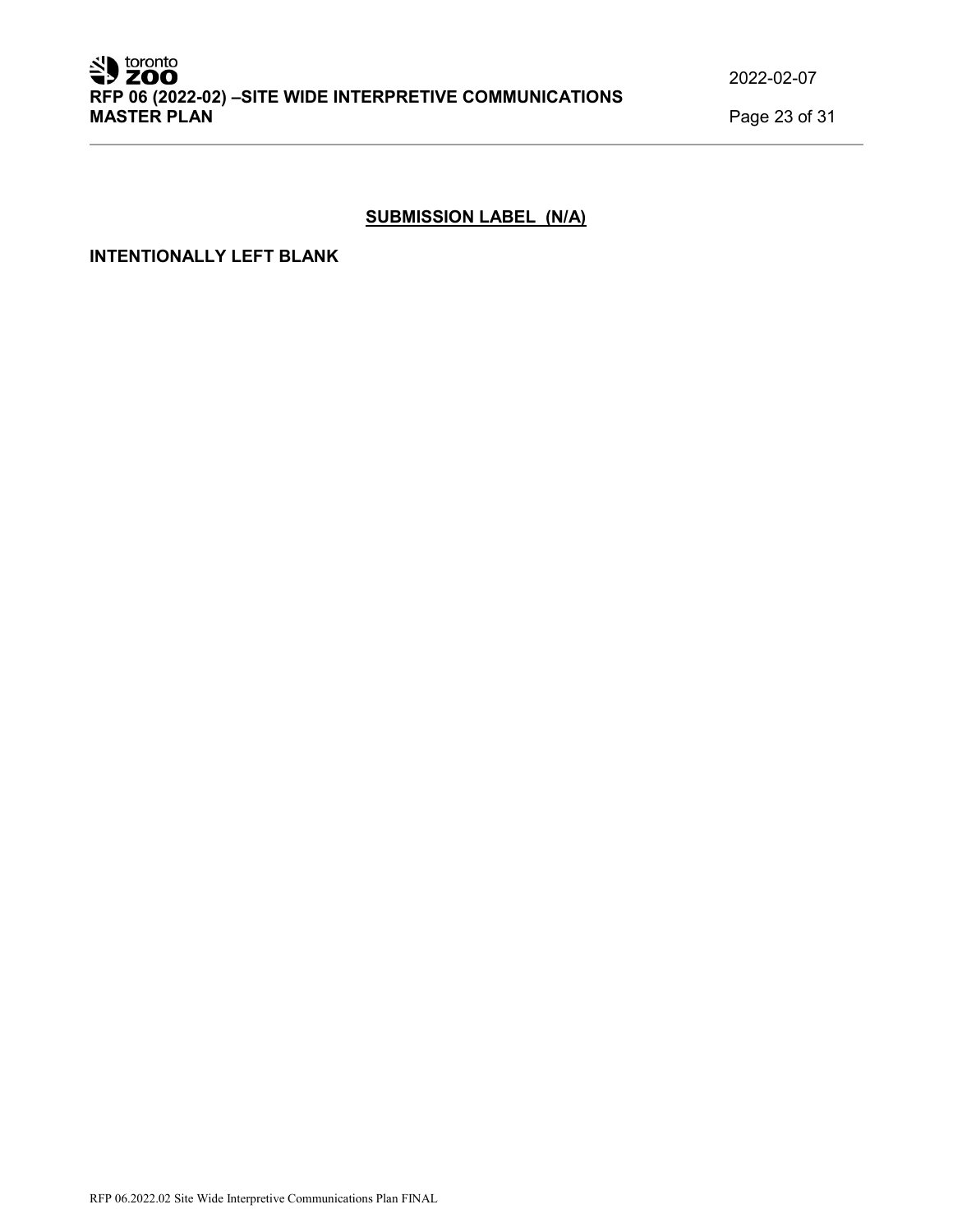# SID toronto **RFP 06 (2022-02) –SITE WIDE INTERPRETIVE COMMUNICATIONS**

2022-02-07

Page 24 of 31

#### **APPENDIX A – SCHEDULE OF FEES/PRICES**

The Bidder hereby Bids and offers to enter into the Contract referred to and to supply and do all or any part of the Work which is set out or called for in this Bid, at the unit prices, and/or lump sums, hereinafter stated, HST is additional. Hourly rates are inclusive of the cost of services, mileage and equipment required to complete the work, including but not limited to applicable taxes, overhead, profit and all other associated bidder expenses, excluding HST.

The quantities provide are estimates only and the Toronto Zoo does NOT guarantee any volume. The Toronto Zoo reserves the right, at its sole discretion, to procure either more or less**.**

\* Denotes a "**MANDATORY"** field.

Do not enter \$0.00 dollars unless you are providing the line item at zero dollars to the Owner.

If the line item and/or table is "**NON-MANDATORY**" and you are not bidding on it, leave the table and/or line item blank.

# **Pricing Form**

| Line<br>Item | <b>Description</b>                                                                                                                        | <b>IUOM</b> | Lump Sum Price * |
|--------------|-------------------------------------------------------------------------------------------------------------------------------------------|-------------|------------------|
|              | Lump Sum Price to develop a Site Wide Interpretetive Communications Master<br>Plan as described within the RFP - Section 2.0, 3.0 and 4.0 | Lump Sum    |                  |
|              |                                                                                                                                           | Subtotal:   |                  |

#### **Table of Hourly Rates**

| <b>Project Role</b> | Team Member | <b>Hourly Rate</b> |         |
|---------------------|-------------|--------------------|---------|
|                     |             |                    | $\star$ |
|                     |             |                    |         |
|                     |             |                    |         |
|                     |             |                    |         |
|                     |             |                    |         |
|                     |             |                    |         |
|                     |             |                    |         |
|                     |             |                    |         |
|                     |             |                    |         |
|                     |             |                    |         |
|                     |             |                    |         |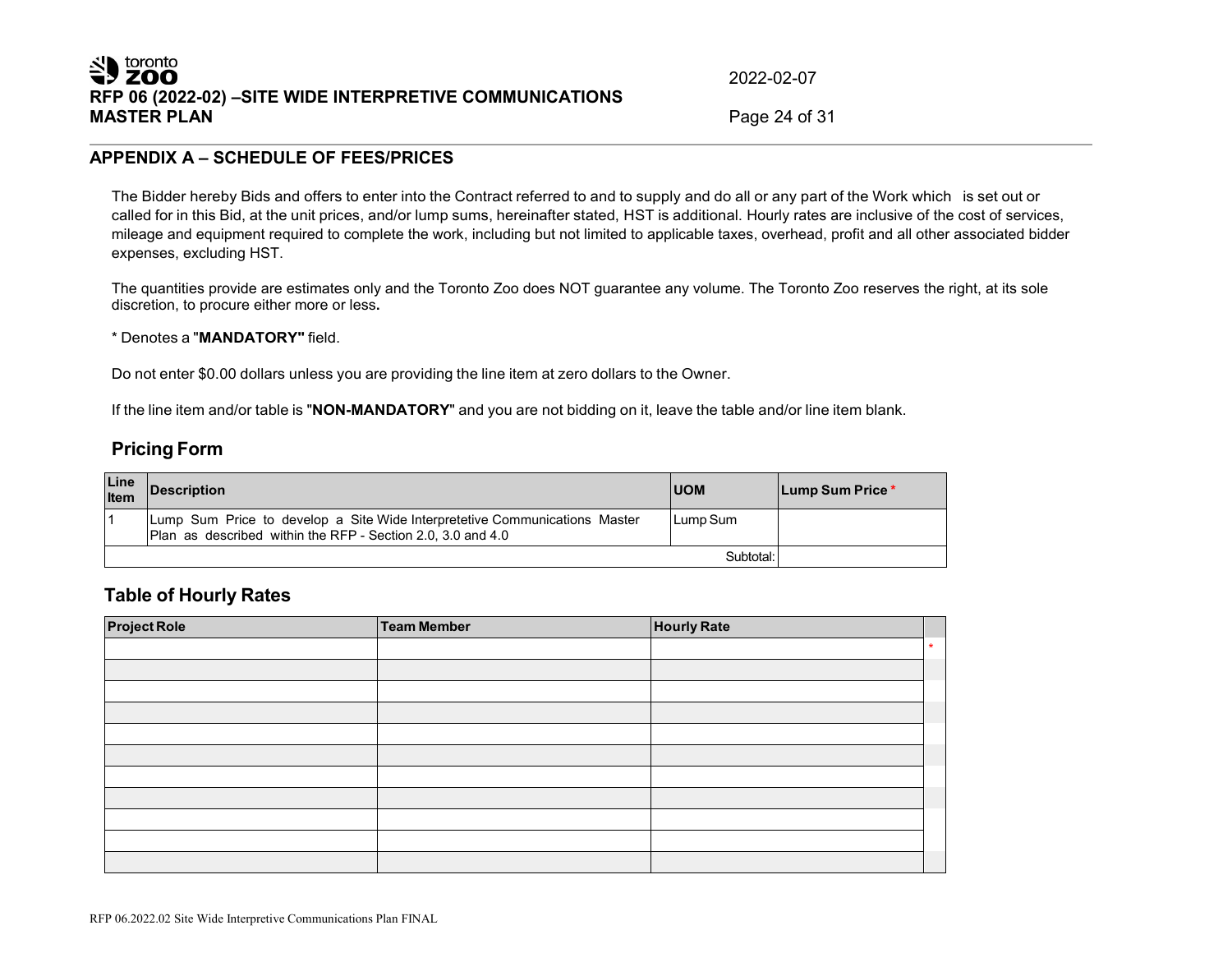# Superiorphic **RFP 06 (2022-02) –SITE WIDE INTERPRETIVE COMMUNICATIONS**

2022-02-07

**MASTER PLAN** Page 25 of 31

# **Summary Table**

| <b>Bid Form</b>           | <b>IAmount</b> |
|---------------------------|----------------|
| <b>Pricing Form</b>       |                |
| Subtotal Contract Amount: |                |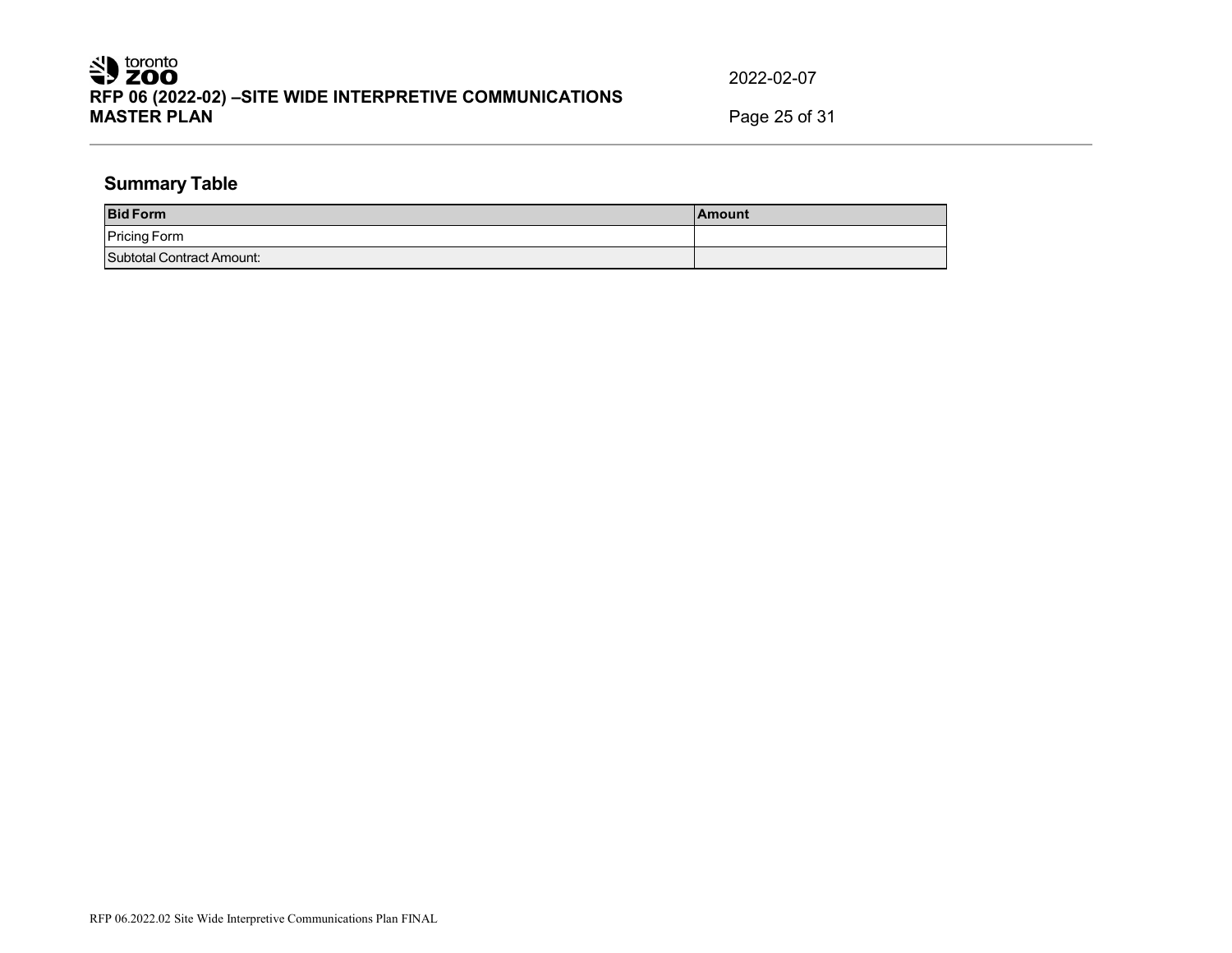# Superiorphic **RFP 06 (2022-02) –SITE WIDE INTERPRETIVE COMMUNICATIONS**

2022-02-07

**MASTER PLAN** Page 26 of 31

# **APPENDIX B– KEY PERSONNEL**

**Instructions:** Provide the information as outlined in Proposal Submission Section 6.6 and 6.8

| <b>Name</b> | <b>Project Role</b> | $%$ of<br><b>Years of</b><br><b>Experience</b><br><b>Total</b><br><b>Hours</b> |                            |                                 | <b>Relevant Project Experience</b> |  |
|-------------|---------------------|--------------------------------------------------------------------------------|----------------------------|---------------------------------|------------------------------------|--|
|             |                     |                                                                                | <b>Project Description</b> | <b>Project Responsibilities</b> |                                    |  |
|             |                     |                                                                                |                            |                                 |                                    |  |
|             |                     |                                                                                |                            |                                 |                                    |  |
|             |                     |                                                                                |                            |                                 |                                    |  |
|             |                     |                                                                                |                            |                                 |                                    |  |
|             |                     |                                                                                |                            |                                 |                                    |  |
|             |                     |                                                                                |                            |                                 |                                    |  |
|             |                     |                                                                                |                            |                                 |                                    |  |
|             |                     |                                                                                |                            |                                 |                                    |  |
|             |                     |                                                                                |                            |                                 |                                    |  |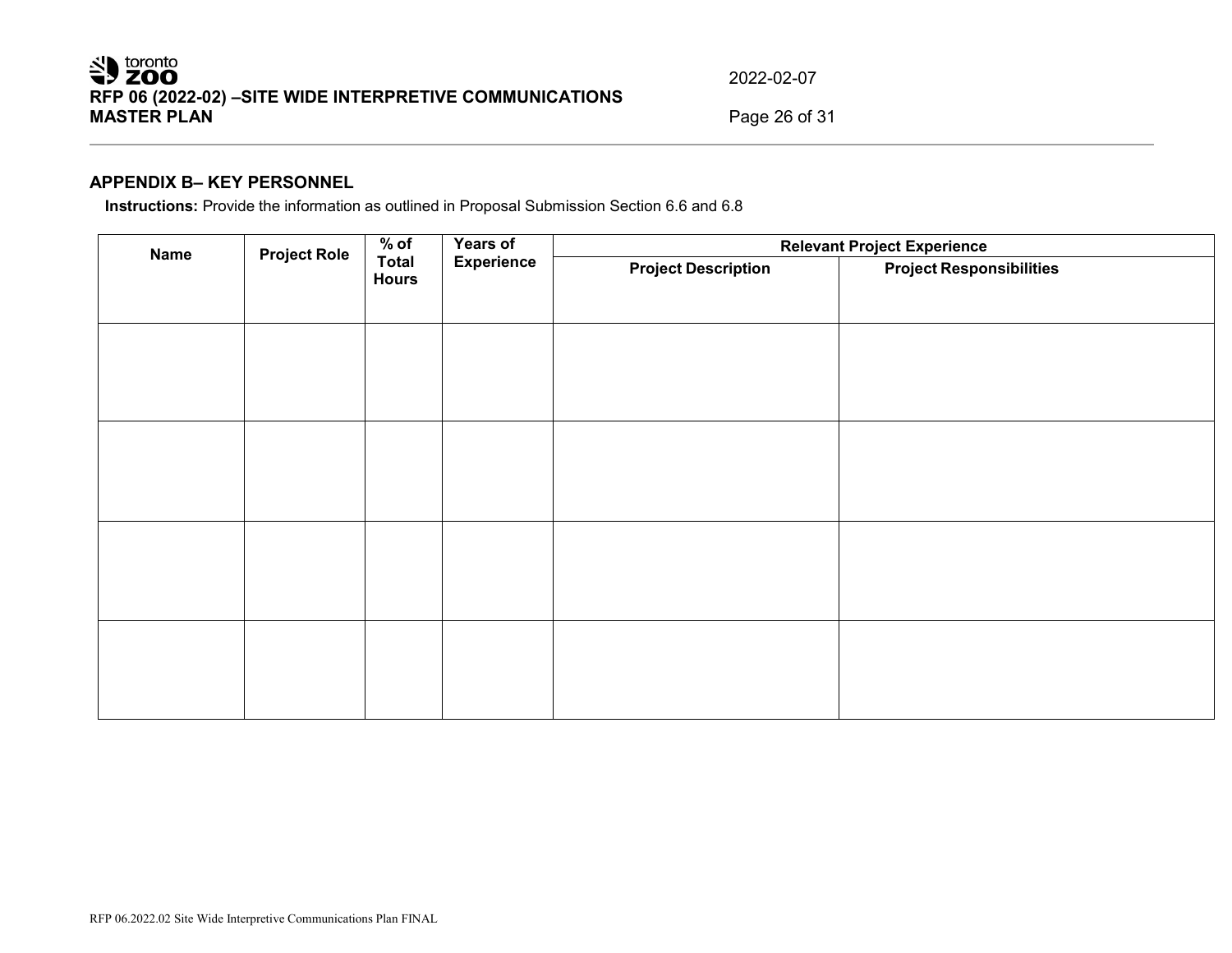# SU toronto **RFP 06 (2022-02) –SITE WIDE INTERPRETIVE COMMUNICATIONS**

2022-02-07

**MASTER PLAN** Page 27 of 31

# **APPENDIX C - Relevant Experience and References**

List relevant experience and client references that demonstrate the respondent's experience in the last five (5) years. Attach additional sheets as required.

| <b>Project Reference One:</b>     |                |
|-----------------------------------|----------------|
| Client / Company Name:            |                |
| Representative for the<br>Client: | Phone No.      |
|                                   | Email Address: |
| Location of Work:                 |                |
| Nature / Scope of Work:           |                |
| <b>Contract Dollar Value:</b>     |                |

| Date and Length of Contract:                   |  |
|------------------------------------------------|--|
| Provide the names of<br><b>Assigned Staff:</b> |  |

| <b>Project Reference Two:</b>                  |                |
|------------------------------------------------|----------------|
| Client / Company Name:                         |                |
| Representative for the<br>Client:              | Phone No.      |
|                                                | Email Address: |
| Location of Work:                              |                |
| Nature / Scope of Work:                        |                |
| <b>Contract Dollar Value:</b>                  |                |
| Date and Length of Contract:                   |                |
| Provide the names of<br><b>Assigned Staff:</b> |                |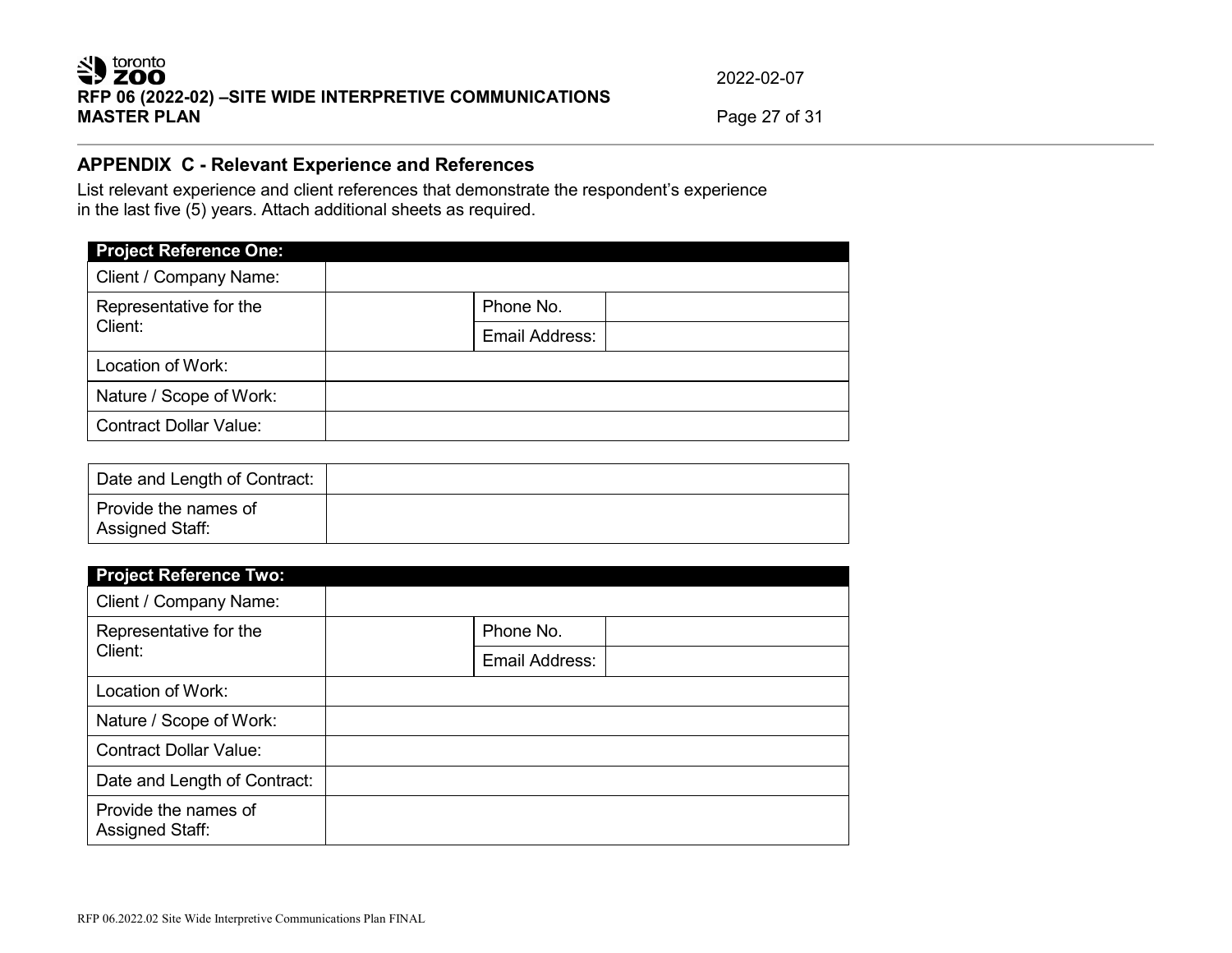# SU toronto **RFP 06 (2022-02) –SITE WIDE INTERPRETIVE COMMUNICATIONS**

2022-02-07

**MASTER PLAN** Page 28 of 31

| <b>Project Reference Three:</b>         |                |
|-----------------------------------------|----------------|
| Client / Company Name:                  |                |
| Representative for the<br>Client:       | Phone No.      |
|                                         | Email Address: |
| Location of Work:                       |                |
| Nature / Scope of Work:                 |                |
| <b>Contract Dollar Value:</b>           |                |
| Date and Length of Contract:            |                |
| Provide the names of<br>Assigned Staff: |                |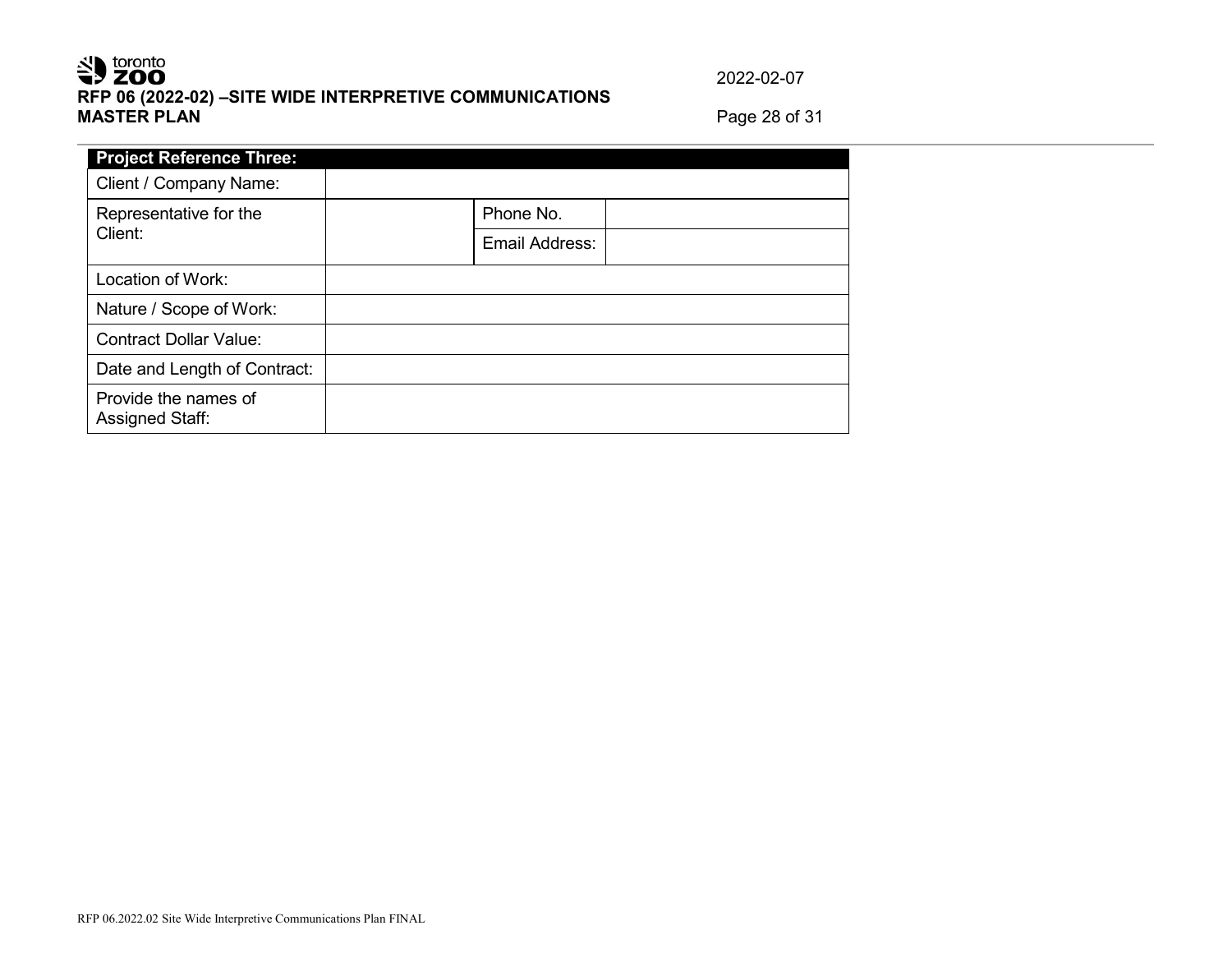# Solution by toronto **RFP 06 (2022-02) –SITE WIDE INTERPRETIVE COMMUNICATIONS**

2022-02-07

**MASTER PLAN** Page 29 of 31

#### **APPENDIX D – LIST OF SUB-CONTRACTOR**

The Bidder proposes to sublet the following portions of the Work to the persons firms or corporations indicated. The Bidder (contractor) is responsible for all pricing with all subcontractors.

The Bidder submits that in proposing the under mentioned subcontractors, the Bidder has consulted each and have ascertained to our completed satisfaction that those names are fully acquainted with the extent and nature of the work and that they will execute their work with the requirements of the contract documents.

| Work or services to be provided | Name and address of sub-contractor   Telephone<br>or person |  |
|---------------------------------|-------------------------------------------------------------|--|
|                                 |                                                             |  |
|                                 |                                                             |  |
|                                 |                                                             |  |
|                                 |                                                             |  |
|                                 |                                                             |  |
|                                 |                                                             |  |
|                                 |                                                             |  |
|                                 |                                                             |  |

| <b>Name of Bidder:</b> |  |
|------------------------|--|
|                        |  |
|                        |  |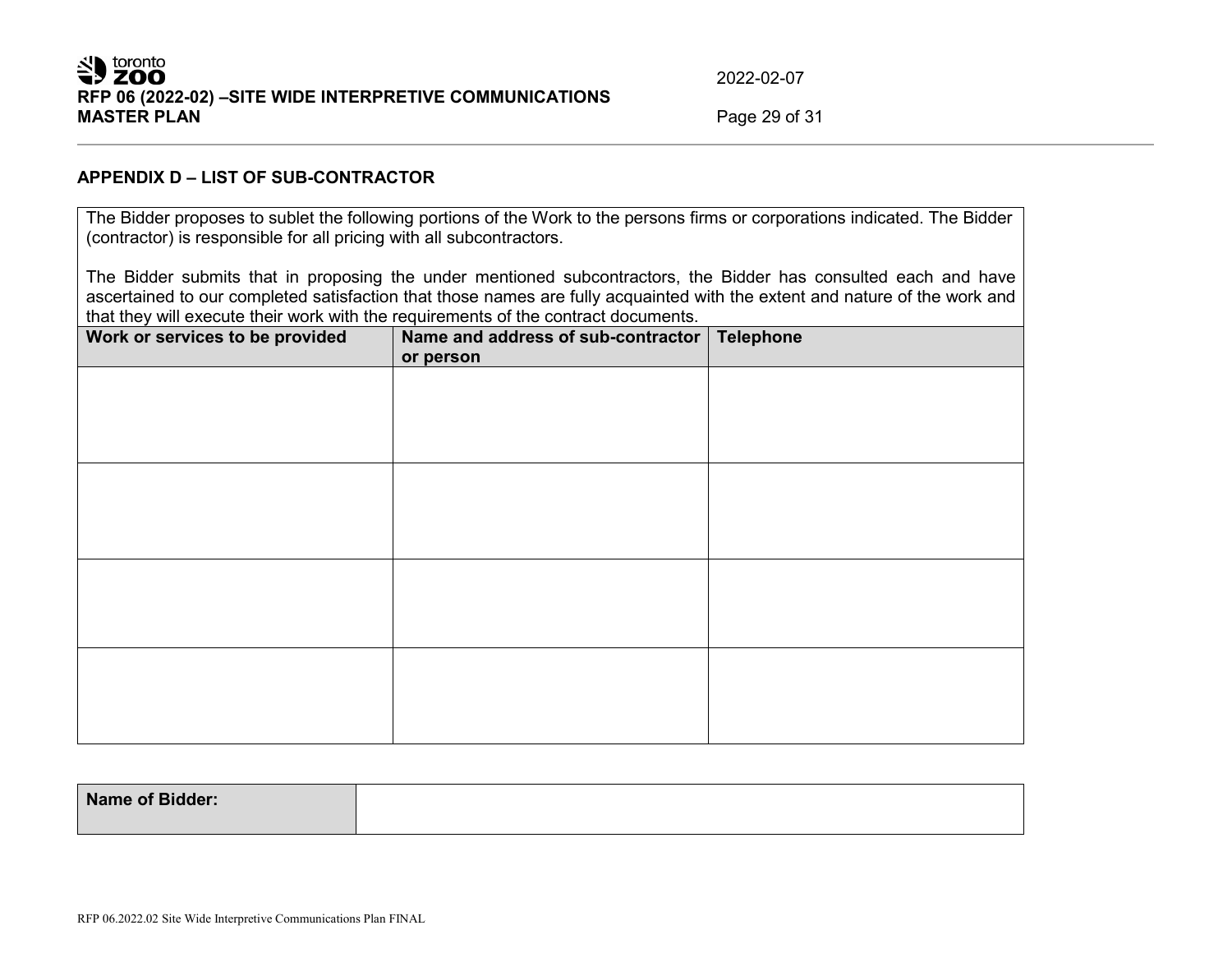2022-02-07

**Page 30 of 31** 

#### **APPENDIX E – ACCESSIBILITY FOR ONTARIANS WITH DISABILITIES ACT (AODA)**

The Toronto Zoo supports the goals of the Accessibility for Ontarians with Disabilities Act (AODA), 2005 and is committed to providing equal treatment and equitable benefits of Toronto Zoo services, programs and facilities in a manner that respects the dignity and independence of people with disabilities.

Accessibility for Ontarians with Disabilities Act (AODA) Requirements: "Pursuant to Section 6 of Ontario Regulation 429/07 ("Regulation"), Accessibility Standards for Customer Service made under the Accessibility for Ontarians with Disabilities Act, 2005, the contractor, i.e. successful bidder/proponent, shall ensure that all of its employees, agents, volunteers, or others for whom it is at law responsible, receive training about the provision of the goods and services contemplated herein to persons with disabilities. Such training shall be provided in accordance with Section 6 of the Regulation and shall include, without limitation, a review of the purposes of the Act and the requirements of the Regulation, as well as instruction regarding all matters set out in Section 6 of the Regulation. This training will take approximately twenty minutes and is available on-line at <http://www.mcss.gov.on.ca/mcss/serve-ability/splash.html>

The contractor, i.e. successful bidder/ proponent where requested by the Toronto Zoo shall provide written proof that all employees, agents, volunteers, or others for whom it is at law responsible have been trained as required under the act as well as any documentation regarding training policies, practices and procedures."